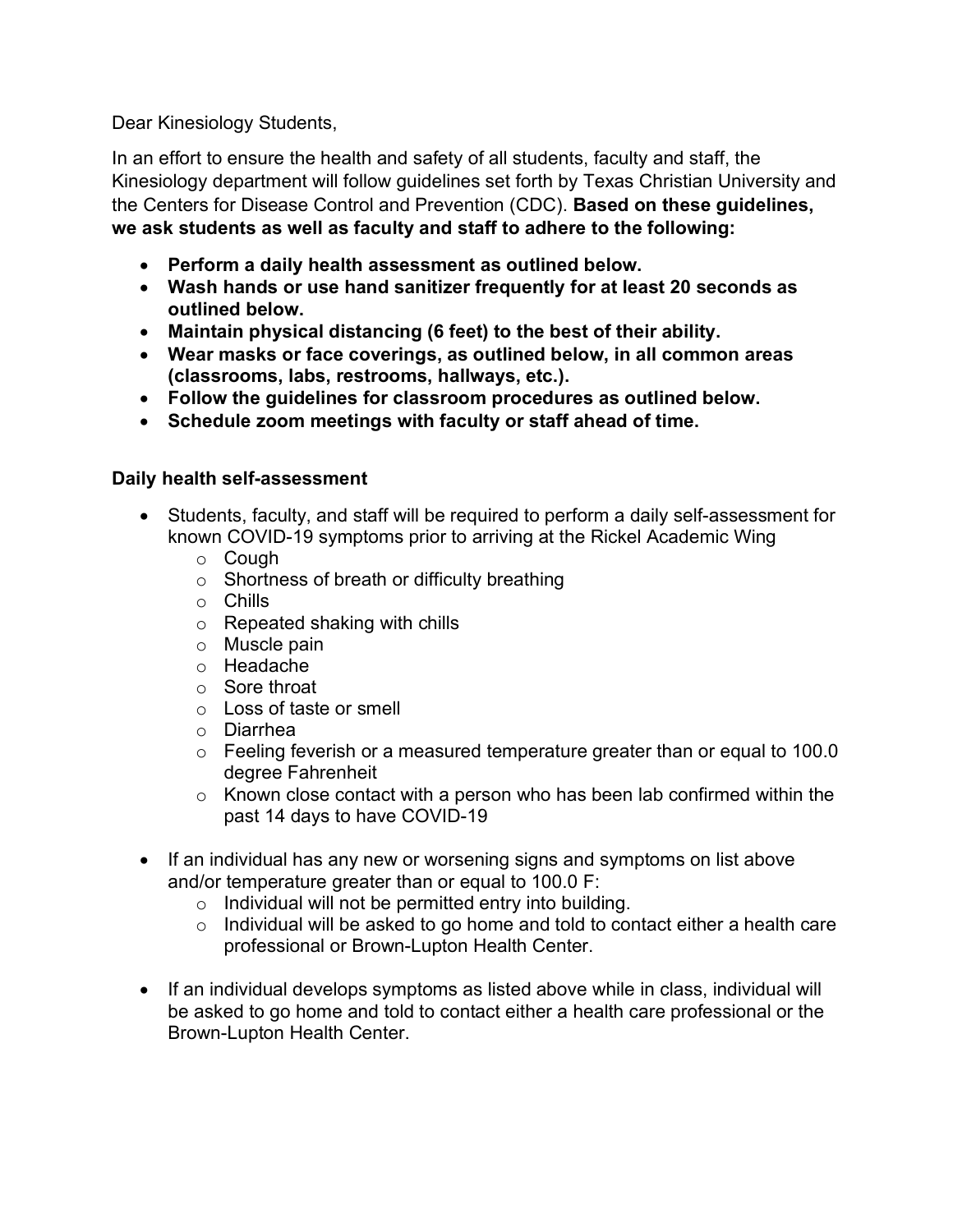- If an individual has known community exposure to a person who is lab-confirmed to have COVID-19, the individual is not permitted to return until the end of a 14 day self-quarantine period from the last date of exposure.
- If an individual has symptoms that could be related to COVID-19, the individual is assumed to have COVID-19 and will only be permitted to return to the building under both of the following circumstances:
	- o At least 72 hours have passed since recovery (resolution of fever without the use of fever-reducing medications); and, individual has improvement in respiratory symptoms such as cough and shortness of breath; and, 10 days have passed since student's symptoms first appeared.
	- o Individual provides medical professional's note clearing the student for return to building.

#### **Handwashing procedures**

- Proper handwashing procedures are described here: https://www.cdc.gov/handwashing/when-how-handwashing.html
- A video showing proper handwashing technique can be found here: https://youtu.be/3PmVJQUCm4E
- Restrooms are located on the first and second floor of the Rickel Academic Wing
- Hand sanitizer will be available in each building

#### **Masks and face coverings**

- Proper procedures on how to wear and handle masks can be found here: https://www.cdc.gov/coronavirus/2019-ncov/prevent-getting-sick/how-to-wearcloth-face-coverings.html
- Proper procedures on how to wash reusable cloth face coverings can be found here: https://www.cdc.gov/coronavirus/2019-ncov/prevent-getting-sick/how-towash-cloth-face-coverings.html

#### **Classroom procedures**

- Class sizes will be limited based on room size per TCU policy
	- $\circ$  If classes need to be split into groups, students will be informed of their group assignment and times they will attend in-person class sessions by their instructor
- Classroom and office seating will be configured to meet physical distancing recommendations.
	- $\circ$  Students will be asked to leave these configurations in place and to maintain physical distancing when entering and exiting the classroom and throughout the class period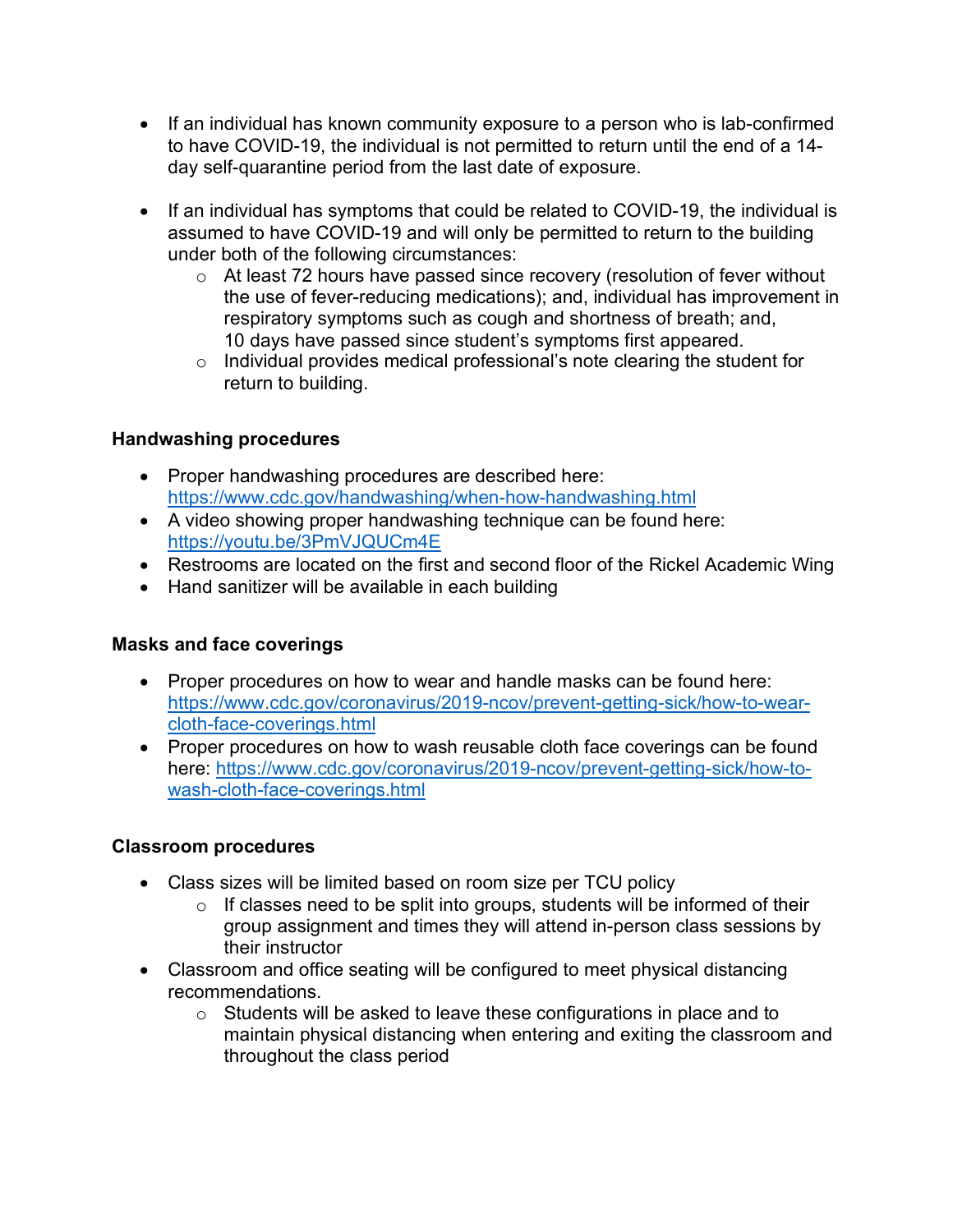- In classrooms and shared spaces, students, faculty, and staff will be asked to wipe surfaces with disinfectant wipes before and after use. Facilities Services will provide disinfecting wipes in each classroom.
- Masks or face coverings will be required in classrooms

#### **Meetings**

- Meetings (questions regarding class, advising, etc.) **will primarily take place over Zoom**
- Should a face-to-face meeting be **necessary and allowed by TCU policy**, students should pre-schedule meetings with faculty/staff.
	- o Walk-in meetings will not be permitted to minimize incidental contact with other individuals in the office area
	- o Scheduling policies will be communicated by each individual instructor/advisor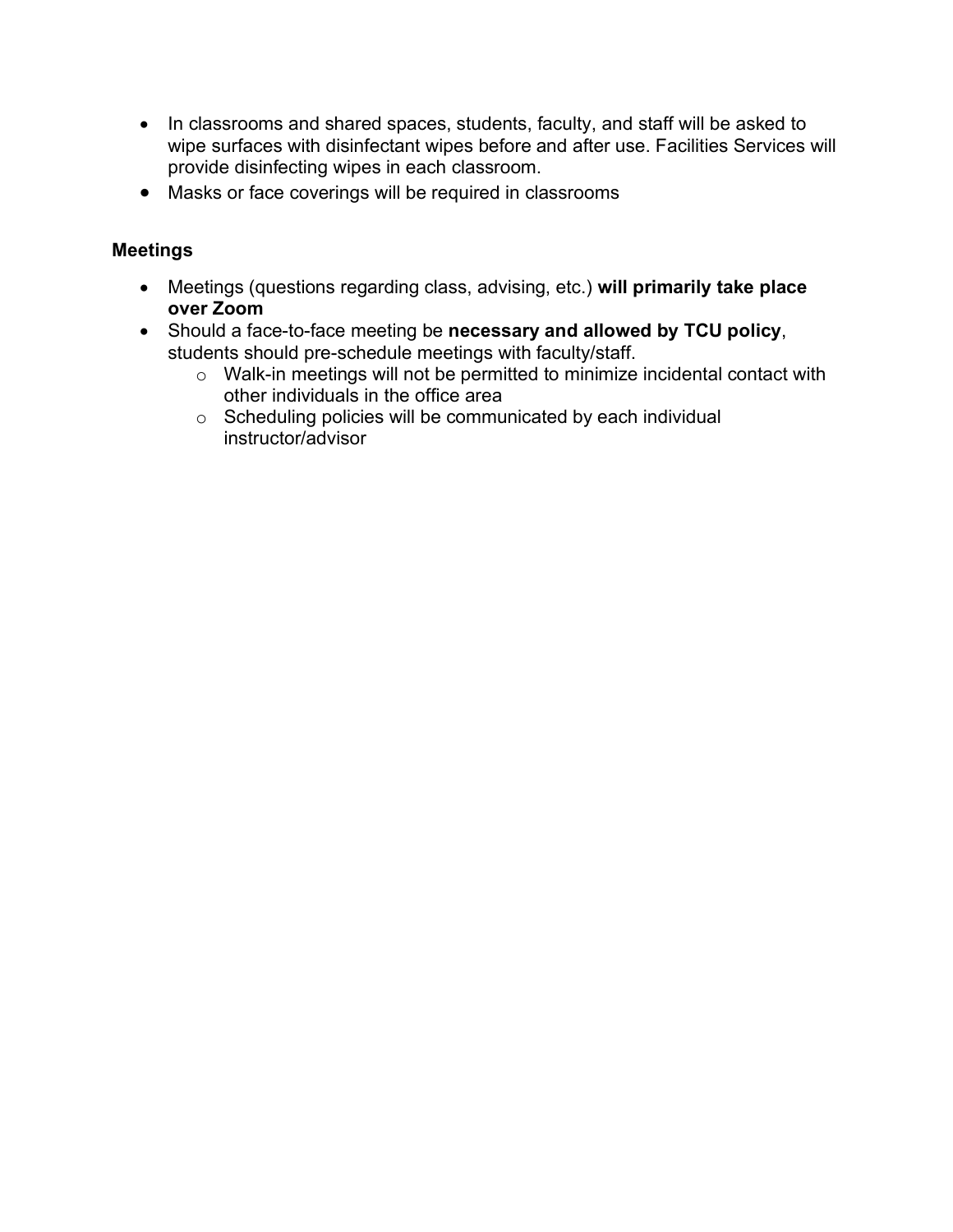#### **Texas Christian University**

#### **Harris College of Nursing and Health Sciences**

#### **Department of Kinesiology**

#### **Protocols for laboratory research use during the COVID-19 pandemic**

#### **Updated 6-26-2020**

Due to COVID-19, the following protocols will be in place to promote the health and safety of faculty, staff, and students in the Kinesiology Laboratories. **All faculty, staff, and students are expected to abide by the following requirements.**

- **Any use of the Kinesiology labs must be scheduled ahead of time as outlined below**.
- **Prior to entry into lab areas, formal safety training must be completed as outlined below**.
- **Perform a daily health assessment, as outlined below, prior to entering into any Kinesiology lab.**
- **Wear face coverings/masks while in classrooms, labs, and common areas**.
- **Upon entry to labs**, **wash hands with soap and water for at least 20 seconds, as outlined below**.
- **Limit the number of researchers present per laboratory to 3 or less depending on the size of the lab. No more than 1 person per laboratory bench, biosafety cabinet, etc., will be allowed at any time.**
- **Wipe down work areas and shared equipment before and after each use using the cleaning and disinfecting procedures outlined below.**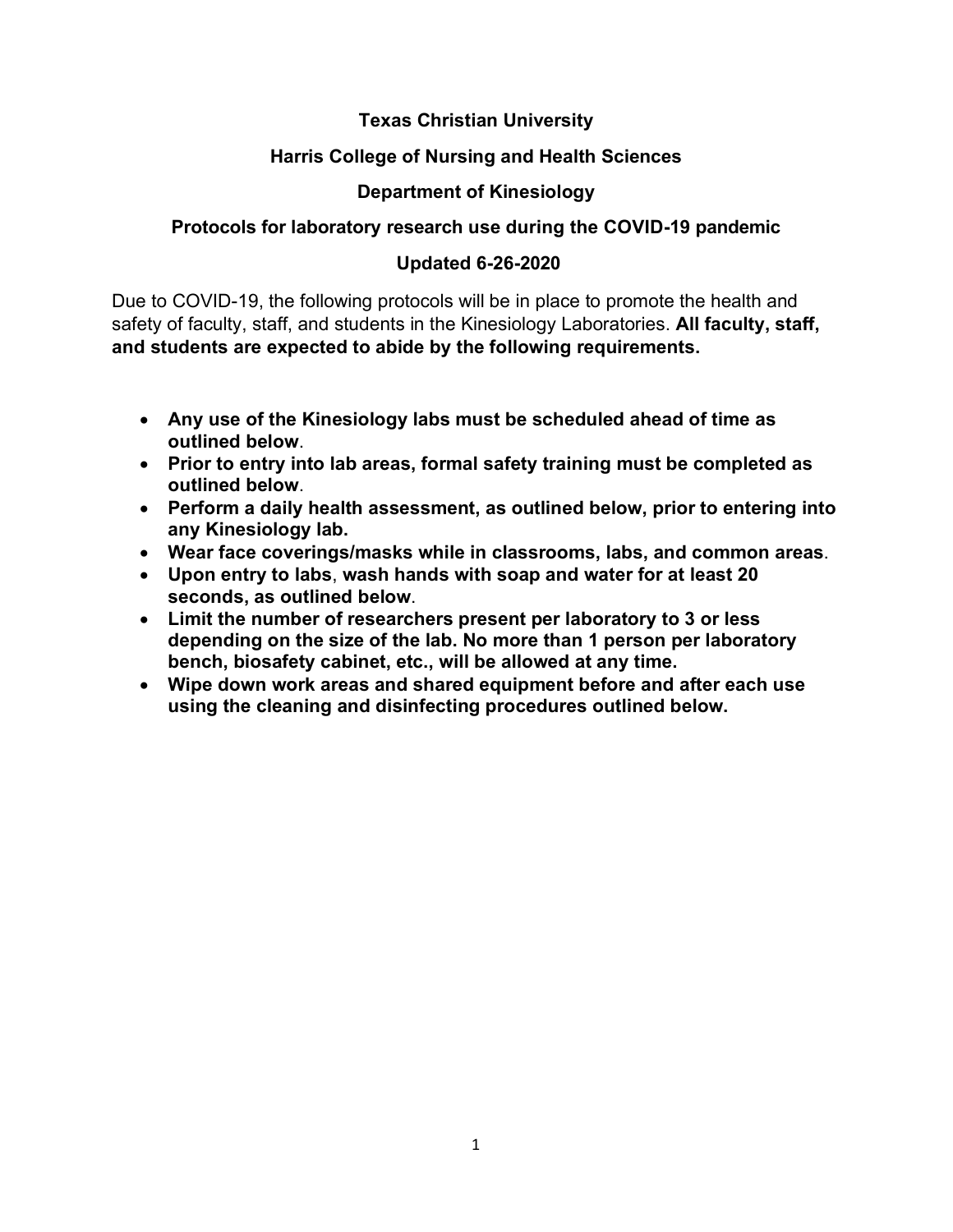The following protocols will be updated based on emergent data and public health recommendations.

#### **Use and Scheduling:**

- Use of the Kinesiology Laboratories for research, laboratory courses, and other experiential learning activities within courses is based on University's response to COVID-19.
	- o Requests for use will be reviewed to ensure number of participants are in compliance with facility and space requirements as outlined in physical distancing requirements outlined below.
	- o The TCU Kinesiology SharePoint calendar (KINE Lab Space Management) will be used to schedule the use of each laboratory space and/or piece of shared equipment, including names and contact information for all users. This includes facilities that are shared by multiple research groups
	- $\circ$  Sign-in sheets will be provided for each lab every day
		- Faculty, staff, and students will sign in each day they use the lab to assist with contact tracing if necessary.
	- o Tours, non-research activities, non-course activities, and external clients will not be permitted.
- Scheduling may be adjusted based on
	- o Sufficient availability/stock of disinfecting and hand hygiene products.
	- o Sufficient personal protective equipment, such as face masks and gloves.
	- $\circ$  Sufficient time needed between class sections or sessions to allow for disinfection of room, equipment, and other devices.

### **Training:**

- Prior to entry into lab areas, faculty, staff, and students complete formal training as follows:
	- The Kinesiology Laboratory Coordinator will train faculty, staff, and graduate students on general guidelines in lab safety procedures regarding COVID-19 and will provide checklists specific to equipment and protocols in the Exercise Physiology Lab.
	- Principal Investigators and instructors will train graduate and undergraduate students who use lab spaces for research.
	- o COVID-19 signs, symptoms, evaluation, testing, course of illness, transmission, and what to do if symptomatic.
	- o Overview of infection prevention and control measures such as hand hygiene, respiratory etiquette, physical distancing, cleaning and disinfection.
	- o Individual personal conduct and hygiene expectations and responsibility to promote health and safety of all faculty, students and staff.
		- Lab research protocols will include use of personal protective equipment (PPE) such as face masks and gloves, maximum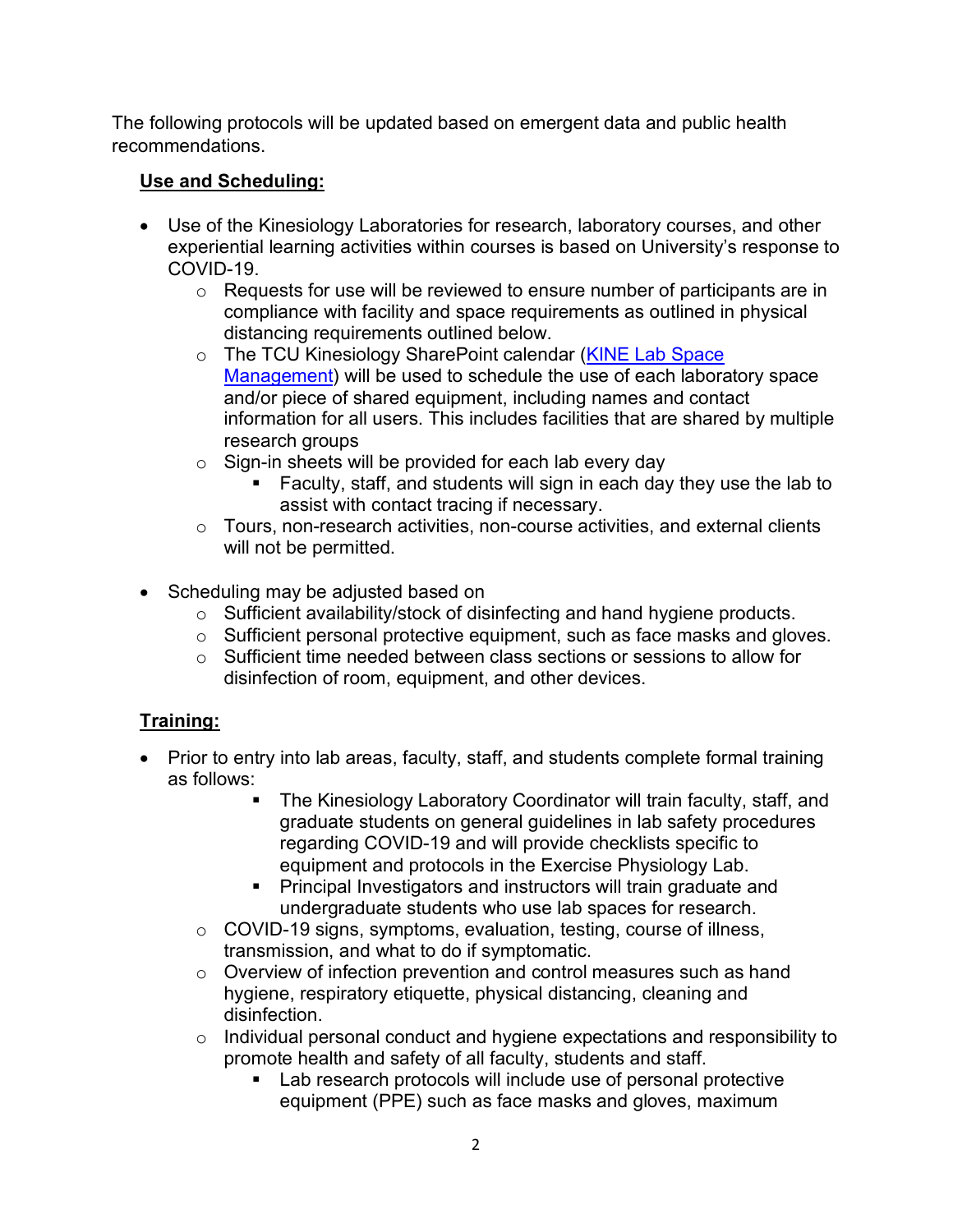numbers of persons per room, and Kinesiology lab specific cleaning checklists.

#### **Screening:**

- All faculty, staff and students will be required to perform a self-assessment for known COVID-19 symptoms prior to arriving at the Rickel Academic Wing and entering into any Kinesiology lab
	- -Cough
	- -Shortness of breath or difficulty breathing
	- -Chills
	- -Repeated shaking with chills
	- -Muscle pain
	- -Headache
	- -Sore throat
	- -Loss of taste or smell
	- -Diarrhea
	- -Feeling feverish or a measured temperature greater than or equal to 100.0 degree Fahrenheit
	- -Known close contact with a person who has been lab confirmed within the past 14 days to have COVID-19
- If an individual has any new or worsening signs and symptoms from the list above and/or temperature greater than or equal to 100.0 F:
	- o Individual will not be permitted entry into building/labs.
	- $\circ$  Individual will be asked to go home and told to contact either a health care professional or Brown-Lupton Health Center.
	- $\circ$  Incidences of this type will be reported to the appropriate TCU response team as outlined by University policy.
- If an individual develops symptoms as listed above while in class/labs, individual will be asked to go home and told to contact either a health care professional or the Brown-Lupton Health Center.
- If an individual has known community exposure to a person who is lab-confirmed to have COVID-19, the individual is not permitted to return until the end of a 14 day self-quarantine period from the last date of exposure.
- If an individual has symptoms that could be COVID-19, the individual is assumed to have COVID-19 and will only be permitted to return to the building under both of the following circumstances:
	- o At least 72 hours have passed since recovery (resolution of fever without the use of fever-reducing medications); and, individual has improvement in respiratory symptoms such as cough and shortness of breath; and, 10 days have passed since individual's symptoms first appeared.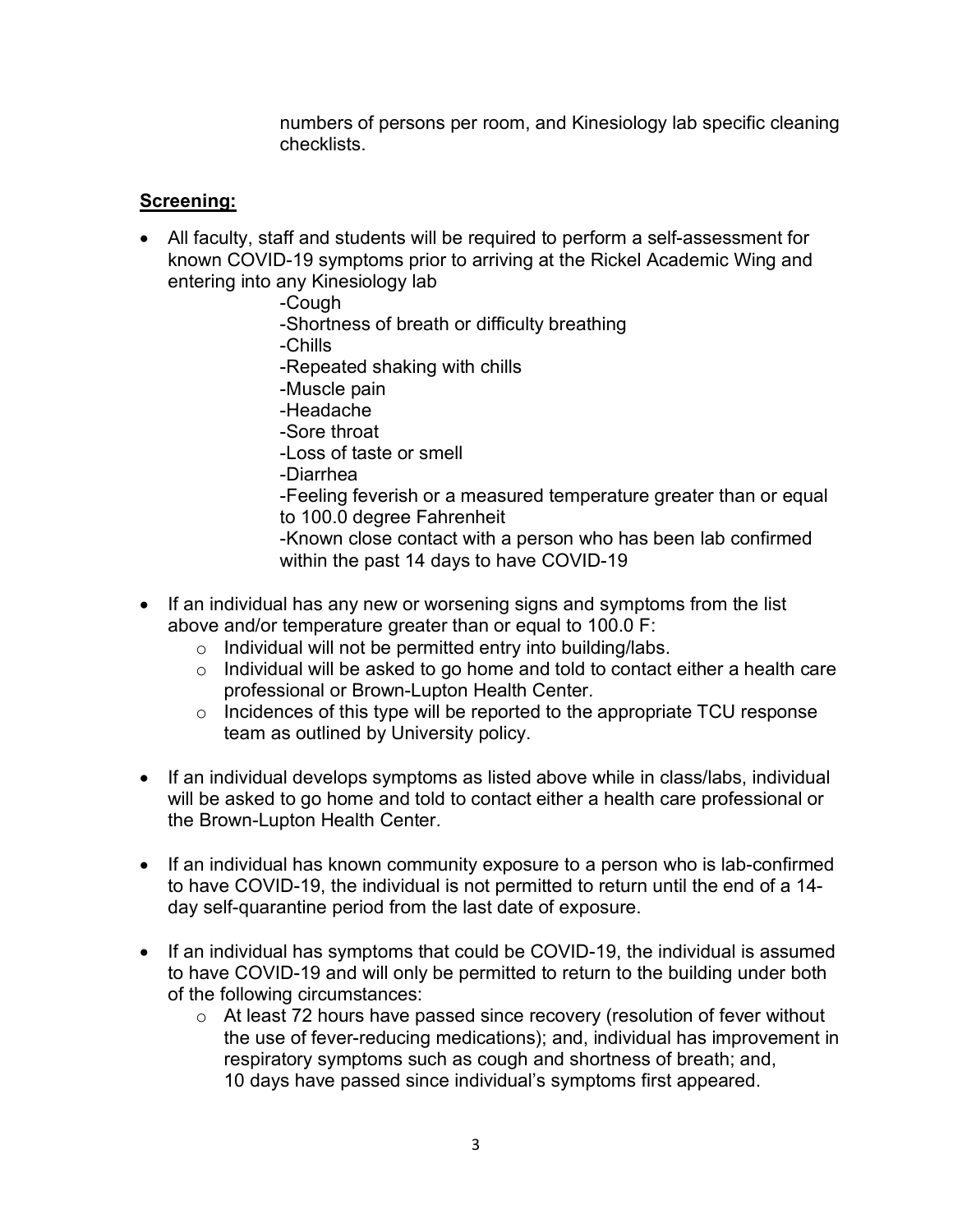$\circ$  Individual provides medical professional's note clearing the student for return to building.

#### **Face Coverings/Masks (over nose and mouth):**

- Faculty, staff and students will be required to wear face coverings/masks while in labs, and common areas.
- Face coverings/masks will not need to be worn in personal offices.
- Proper procedures on how to wear and handle masks can be found here: https://www.cdc.gov/coronavirus/2019-ncov/prevent-getting-sick/how-to-wearcloth-face-coverings.html
- Proper procedures on how to wash reusable cloth face coverings can be found here: https://www.cdc.gov/coronavirus/2019-ncov/prevent-getting-sick/how-towash-cloth-face-coverings.html

#### **Hand Hygiene:**

- Upon entry to labs, faculty, staff and students will perform hand hygiene, preferably by washing hands with soap and water for a minimum of 20 seconds.
	- $\circ$  If a sink is not available in a lab, individuals will perform hand hygiene in the nearest bathroom and use hand sanitizer upon entry into the lab
- Exam gloves will be worn as appropriate to the research activity
- Hand sanitizer and/or soap and water are available in all laboratory areas and will be used by faculty, staff and students after removal of gloves.
- Visible signage will be posted in all lab areas to remind individuals of best hygiene practices
- Cleaning Services will provide hand sanitizer and disinfecting wipes in common use areas of the Rickel Academic Wing.
- Staff will perform checks of hand sanitizer availability and function of dispensers in a scheduled area on a daily basis.
- Proper handwashing procedures are described here: https://www.cdc.gov/handwashing/when-how-handwashing.html
- A video showing proper handwashing technique can be found here: https://youtu.be/3PmVJQUCm4E
- Hand sanitizer will be available at all building entrances and at access points for each floor.

### **Physical Distancing:**

• Faculty, staff, and students will follow physical distancing guidelines in accordance with University Policy and CDC guidelines and are expected to maintain at least 6 feet of separation between each other. This includes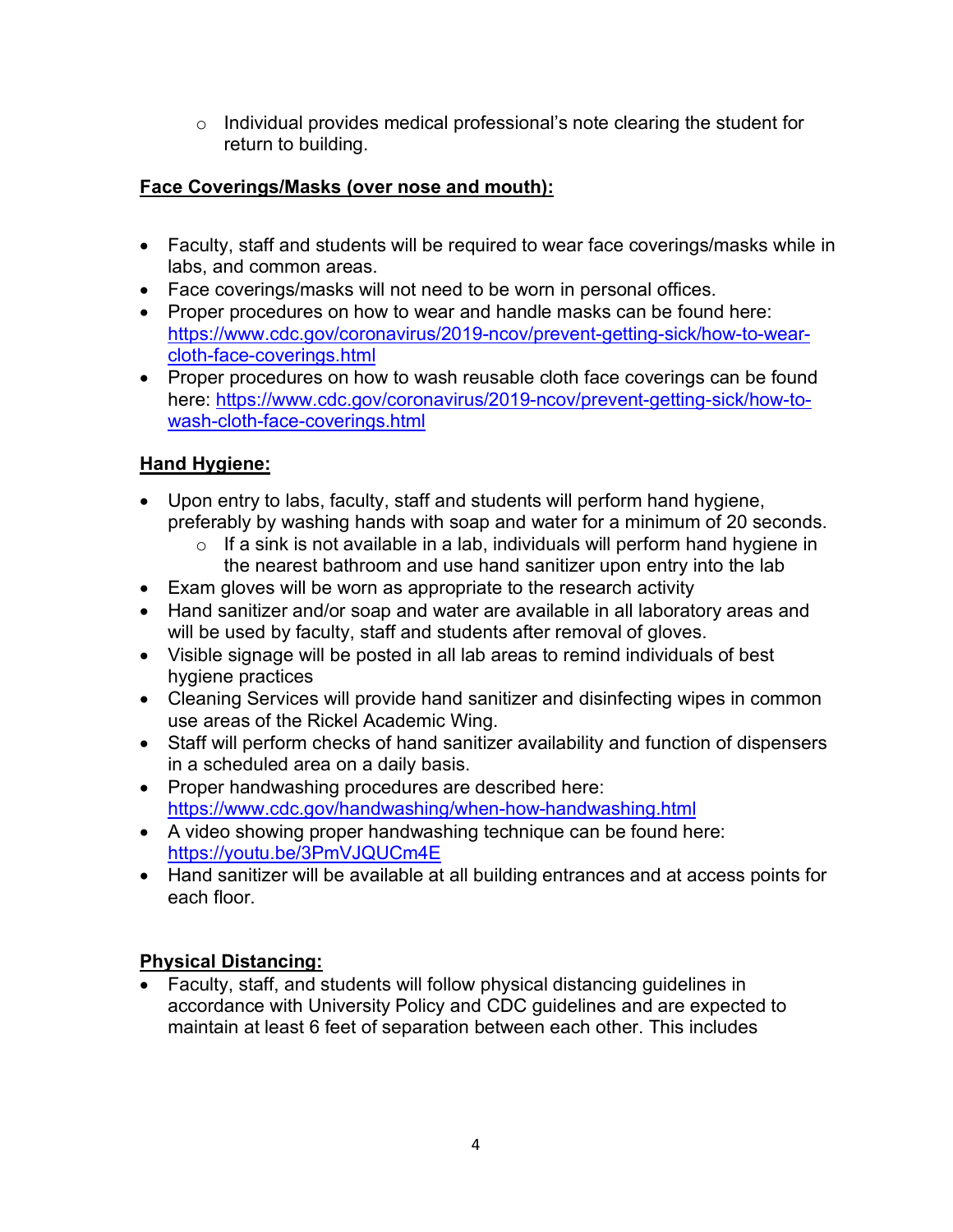- $\circ$  Follow guidelines established by Facility Services for maximum number of individuals in room, maintain approved room set-up, and stay in specified locations for physical distancing as determined by Facility Services.
	- RIC 035 Exercise Physiology Lab: 30
	- RIC 037 Motor Control Lab: 16
	- RIC 172K Metabolic Lab: 9
	- RIC 256 Adaptive & Developmental Disabilities Lab: 21
	- RIC 259 Exercise Physiology Lab: 30
- o If possible, rotating shifts for lab members will be established
	- The number of researchers present per laboratory will be limited to 3 or less depending on the size of the lab. Maximum density should be kept to less than 1 person per 100 sq. ft., with no more than 1 person per laboratory bench, hood, glove box, biosafety cabinet, etc., at any time
	- § Furniture (tables and/or chairs) will be configured and/or removed according to specified room set-up and seating arrangement guidelines as indicated above.
- o The TCU Kinesiology SharePoint calendar (KINE Lab Space management) will be used to schedule the use of each laboratory space and/or piece of shared equipment, including names and contact information for all users. This includes facilities that are shared by multiple research groups.
- o Daily sign-in sheets will be provided in all labs
	- § Faculty, staff, and students will sign in each day they use the lab to assist with contact tracing if necessary.
- o Research operations will be adjusted to promote physical distancing and avoid individuals being less than 6 feet apart wherever possible.

#### **Cleaning and Disinfecting:**

- Responsibilities for regular cleaning and disinfecting of frequently touched surfaces before and after lab sessions in the kinesiology labs are specified below.
	- o Faculty, staff, and students will have disinfecting wipes supplied by Facilities Services to self-clean their own work/learning spaces before and after each lab activity.
	- $\circ$  Bathrooms with soap and water are available on the first and second floor of the building.
	- o In laboratory spaces, Cleaning Services will be responsible for cleaning floors and removing trash.
	- o Faculty, staff and students will have sinks with soap and water and/or hand sanitizer available in the Kinesiology labs.
	- o In laboratory spaces, Kinesiology faculty, staff, and students will use EPA Registered List N disinfectants (e.g. 10% bleach) to sanitize surfaces, equipment, computers, and keyboards after each use based on the labspecific checklists.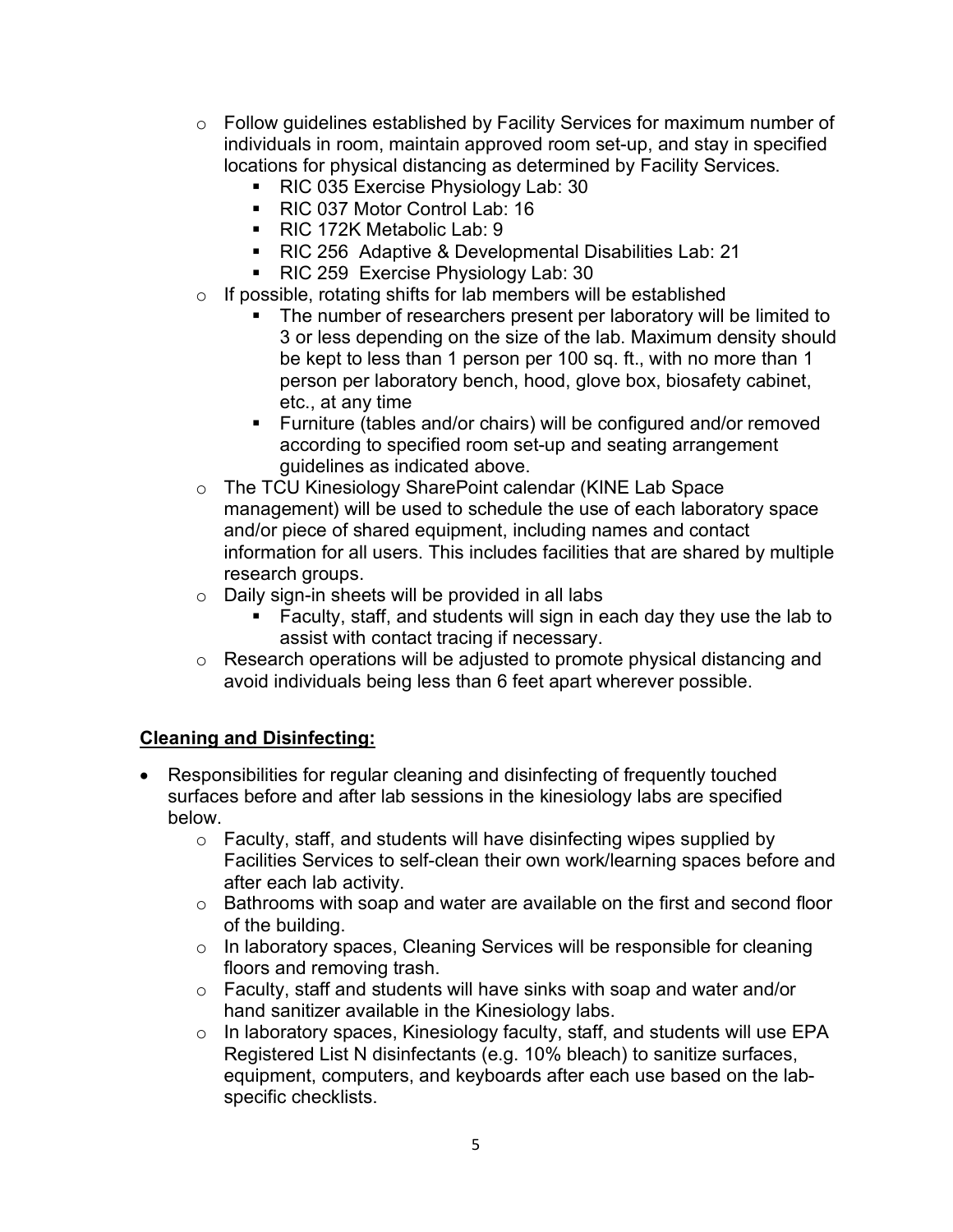- Kinesiology staff will prepare fresh 10% bleach solution at the beginning of the day in the Exercise Physiology lab.
- Lab PIs will be able to pick up a spray bottle containing 10% bleach solution from the Exercise Physiology lab and disinfect their lab spaces according to University policy and CDC guidelines, and in line with specific Kinesiology lab checklists.
- Lab PIs will be asked to return the spray bottles to the Exercise Physiology lab at the end of the day
- All door and cabinet handles, bench surfaces, keyboards, instrument control panels, etc. must be cleaned at the beginning and end of the day, or, if individuals are working in shifts, at the beginning and end of every shift.
- "High touch" items such as hand tools, micro-pipettors, faucet handles, chemical and spray bottles, chair backs and arm rests, pens and whiteboard markers should be cleaned between users.
- $\circ$  In labs, computer keyboards and mice must be cleaned by individual users of the room (either faculty, staff, or students) using wipes supplied by Cleaning Services.
- $\circ$  Tables, chairs, and equipment that is not being used for the research activities will be removed to decrease cleaning and disinfection requirements.
- $\circ$  TCU Return to Campus plan for care of personal workspaces must be followed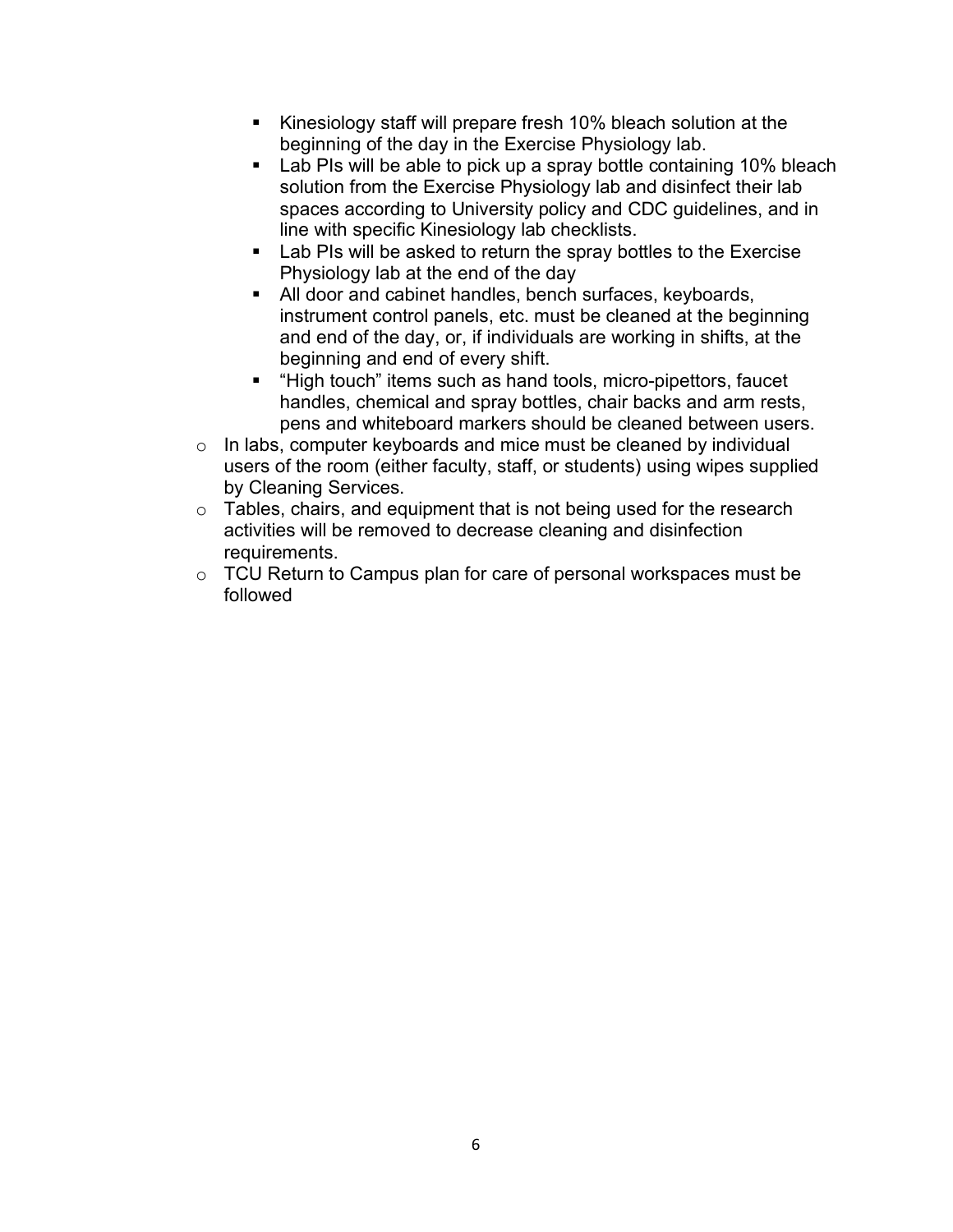#### **Texas Christian University Harris College of Nursing and Health Sciences Kinesiology Protocols for courses with clinical, pedagogical & coaching skills during the COVID-19 pandemic Updated 7-1-2020**

Due to COVID-19, the following protocols will be in place to promote the health and safety of faculty, staff, and students in Kinesiology courses that require instruction, practice and assessment of clinical, pedagogical, and coaching skills. All faculty, staff, and students are expected to abide by the following requirements.

- Before leaving home each day, students should conduct a daily health assessment to monitor for symptoms of COVID-19 (see TCU Student Daily COVID-19 Responsibility-Appendix A).
	- o Students demonstrating symptoms should contact the Brown Lupton Health Center for medical advice (817-257-7940).
	- o Communicate with your instructor of course regarding your status.
- Wear face coverings/masks while in classrooms, labs, and/or other designated learning space and in common areas.
- Upon entry to classroom, labs and/or other designated learning spaces, wash hands with soap and water for at least 20 seconds, as outlined below, or use hand sanitizer.
- Wipe down areas and shared equipment before and after each use using the cleaning and disinfecting procedures outlined below.

The following protocols will be updated based on emergent data and public health recommendations.

- Instruction and assessment of clinical, pedagogical and/or coaching skills may be adjusted based on
	- o Sufficient availability/stock of disinfecting and hand hygiene products.
	- o Sufficient personal protective equipment, such as face masks and gloves.
	- o Sufficient time needed between class sections or sessions to allow for disinfection of room, equipment, and other devices.

#### Training:

- Prior to engaging in the instruction, practice, and/or assessment of clinical, pedagogical, and/or coaching skills, the instructor of course should review the guidelines for safety procedures regarding COVID-19 and will provide checklists specific to equipment and protocols.
	- o COVID-19 signs, symptoms, evaluation, testing, course of illness, transmission, and what to do if symptomatic.
	- o Overview of infection prevention and control measures such as hand hygiene, respiratory etiquette, physical distancing, cleaning and disinfection.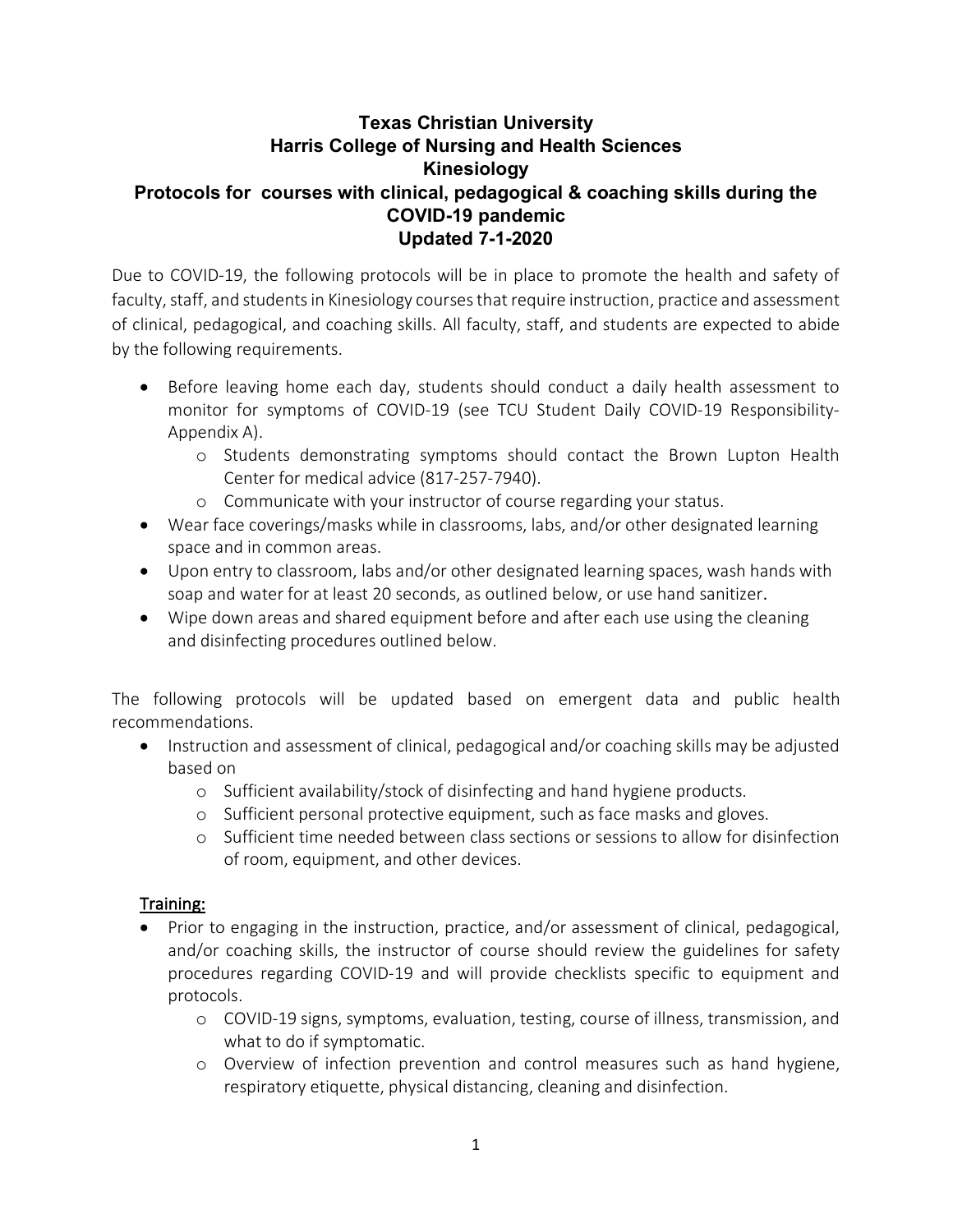- o Individual personal conduct and hygiene expectations and responsibility to promote health and safety of all faculty, students and staff.
- o Lab, clinical, other specific course protocols will include use of personal protective equipment (PPE) such as face masks, gloves, maximum number of persons per room, and Kinesiology classroom/lab specific cleaning checklists.
- o TCU Kinesiology COVID-19 policies will be available on the Department of Kinesiology website.

#### Screening and Exposure:

- All faculty, staff and students will be required to perform a self-assessment for known COVID-19 signs and symptoms prior to arriving at the Rickel Academic Wing and entering into any Kinesiology classroom, lab or other designated learning space (see TCU Student Daily COVID-19 Responsibility-Appendix A).
	- o Students demonstrating symptoms should contact the Brown Lupton Health Center for medical advice (817-257-7940).
	- o Communicate with your instructor of course regarding your status.
- If an individual develops symptoms while in class/labs, individual will be asked to go home and told to contact the Brown-Lupton Health Center (817-257-7940).
- If an individual has a known community exposure to a person who is lab-confirmed to have COVID-19, the individual is not permitted to return until the end of a 14-day selfquarantine period from the last date of exposure.
	- o Report all exposures to the TCU COVID-19 Hotline (817-257-2684) and follow-up with your course instructor. See TCU Student Exposure Decision Tree (Appendix B)
- Students who test positive for COVID-19 should follow the TCU Student Testing for COVID-19 Decision Tree (Appendix C). Per the Tarrant County Public Health Protocol that TCU adopted, the symptom-based strategy will be followed for those persons who test positive for COVID-19 and have symptoms.
	- o If a student is lab confirmed to have COVID-19, the student will be permitted to return to clinical and on-campus classes under the following conditions:
		- § At least three days (72 hours) have passed *since recovery* defined as resolution of fever without the use of fever-reducing medications; and improvement in respiratory symptoms (such as cough and shortness of breath; and 10 days have passed since student symptoms first appeared.

#### Face Coverings/Masks (over nose and mouth):

- Faculty, staff and students will be required to wear face coverings/masks while in classrooms, labs, common areas, and other designated learning spaces.
- Face coverings/masks will not need to be worn in personal offices.
- Proper procedures on how to wear and handle masks can be found here: https://www.cdc.gov/coronavirus/2019-ncov/prevent-getting-sick/how-to-wear-clothface-coverings.html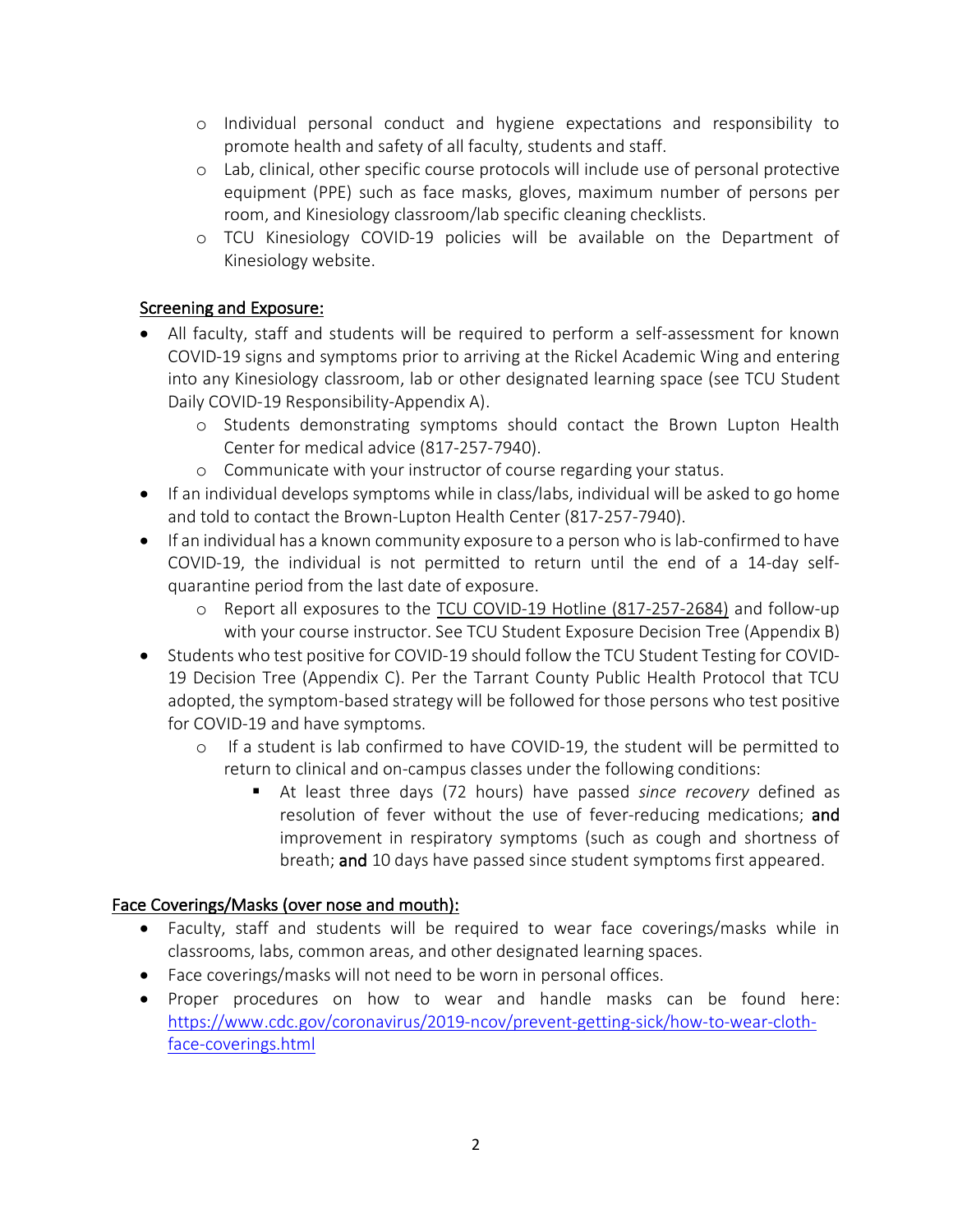• Proper procedures on how to wash reusable cloth face coverings can be found here: https://www.cdc.gov/coronavirus/2019-ncov/prevent-getting-sick/how-to-wash-clothface-coverings.html

#### Hand Hygiene:

- Upon entry to labs, classrooms, and/or other learning spaces, faculty, staff and students will perform hand hygiene, preferably by washing hands with soap and water for a minimum of 20 seconds.
	- $\circ$  If a sink is not available in a lab, classroom, and/or other learning space, individuals should wash hands in the closest bathroom prior to entering the learning space using paper towels to open doors and perform hand hygiene using hand sanitizer once they enter the classroom.
- Exam gloves will be worn as appropriate for the learning activity, but should not be a substitute for proper hand hygiene.
	- o Students, faculty and staff should wash hands prior to and following performing any hands-on skills.
- Hand sanitizer and/or soap and water will be available in all laboratory areas and will be used by faculty, staff and students after removal of gloves.
- Visible signage will be posted in all lab areas to remind individuals of best hygiene practices.
- Cleaning Services will provide hand sanitizer and disinfecting wipes in common use areas of the Rickel Academic Wing.
- Staff will perform checks of hand sanitizer availability and function of dispensers in a scheduled area on a daily basis.
- Proper handwashing procedures are described here: https://www.cdc.gov/handwashing/when-how-handwashing.html
- A video showing proper handwashing technique can be found here: https://youtu.be/3PmVJQUCm4E
- Hand sanitizer will be available at all building entrances and at access points for each floor.

#### Physical Distancing:

- Faculty, staff, and students will follow physical distancing guidelines in accordance with University Policy and CDC guidelines and are expected to maintain at least 6 feet of separation between each other. This includes:
	- o Following guidelines established by Facility Services for maximum number of individuals in room, maintaining approved room set-up, and staying in specified locations for physical distancing as determined by Facility Services.
		- § Furniture (tables, treatment tables, and/or chairs) will be configured and/or removed according to specified room set-up and seating arrangement guidelines as indicated above.
	- o Learning activities will be designed and operations adjusted to promote physical distancing and avoid individuals being less than 6 feet apart.
		- When social distancing cannot be maintained due to the nature of the learning requirements, precautions should be even more strictly enforced.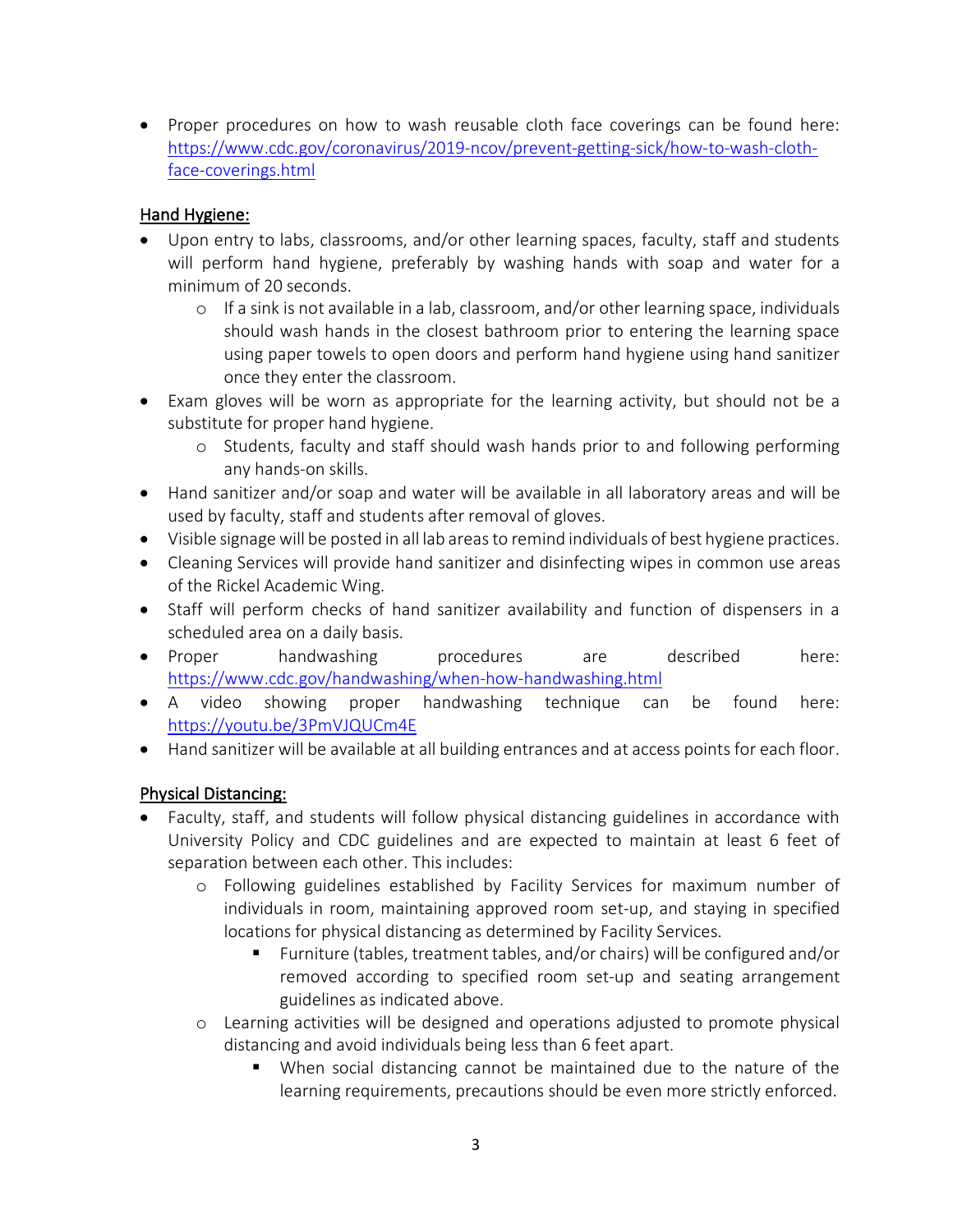- Examples include, but are not limited to, skin-fold testing, blood pressure assessment, weight training, orthopedic examination skills (palpation, manual muscle testing, special tests), auscultation, and manual therapy techniques.
- Students will be required to wash hands prior to and following hands-on skills and should disinfect any equipment required for the skill prior to and following use.
- Students must wear masks and gloves (as appropriate) for all skills where they may come in close contact with another student and/or faculty.
- No more than 2 students and/or 1 faculty and 1 student allowed per station, table or activity at a time.
- o Daily sign-in sheets will be provided in all labs/classrooms that require instruction/assessment of clinical, pedagogical, and/or coaching skills.
	- Faculty, staff, and students will sign in each day they use the rooms to assist with contact tracing if necessary.

#### Cleaning and Disinfecting:

- Responsibilities for regular cleaning and disinfecting of frequently touched surfaces before and after class sessions are specified below.
	- o Faculty, staff, and students will have disinfecting wipes supplied by Facilities Services to self-clean their own work/learning spaces before and after each class/learning activity.
	- o Bathrooms with soap and water are available on the first and second floor of the building.
	- o Faculty, staff and students will have sinks with soap and water and/or hand sanitizer available in the Kinesiology classrooms, labs, and other designated learning spaces.
	- o In classroom spaces, Kinesiology faculty, staff, and students will use EPA Registered List N disinfectants (e.g. 10% bleach) to sanitize surfaces, equipment, computers, and keyboards after each use based on the lab-specific checklists.
		- § Kinesiology staff will prepare fresh 10% bleach solution at the beginning of the day in the Exercise Physiology lab.
		- All door and cabinet handles, bench surfaces, keyboards, instrument control panels, etc. must be cleaned at the beginning and end of the day, or, if individuals are working in shifts, at the beginning and end of every shift.
		- § "High touch" items such as hand tools, micro-pipettors, faucet handles, chemical and spray bottles, chair backs and arm rests, blood pressure cuffs, skinfold calipers, examination tables, pens and whiteboard markers should be cleaned between users.
	- o In classroom spaces, Cleaning Services will be responsible for cleaning touchpoints during the day (perhaps multiple times). Cleaning Services will be responsible for cleaning floors and removing trash.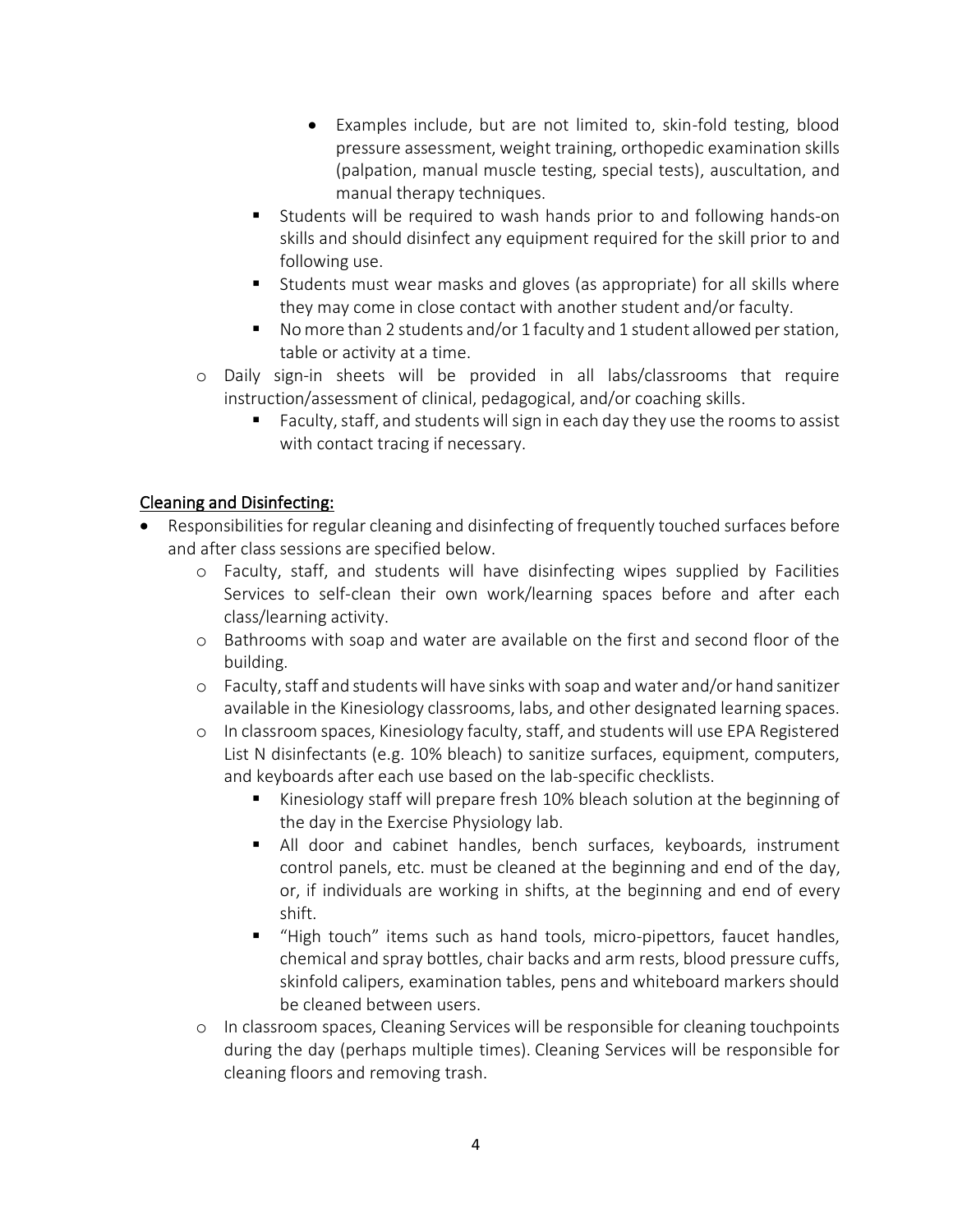- o In classrooms and labs, computer keyboards and mice must be cleaned by individual users of the room (either faculty, staff, or students) using wipes supplied by Cleaning Services.
- o TCU Return to Campus plan for care of personal workspaces must be followed.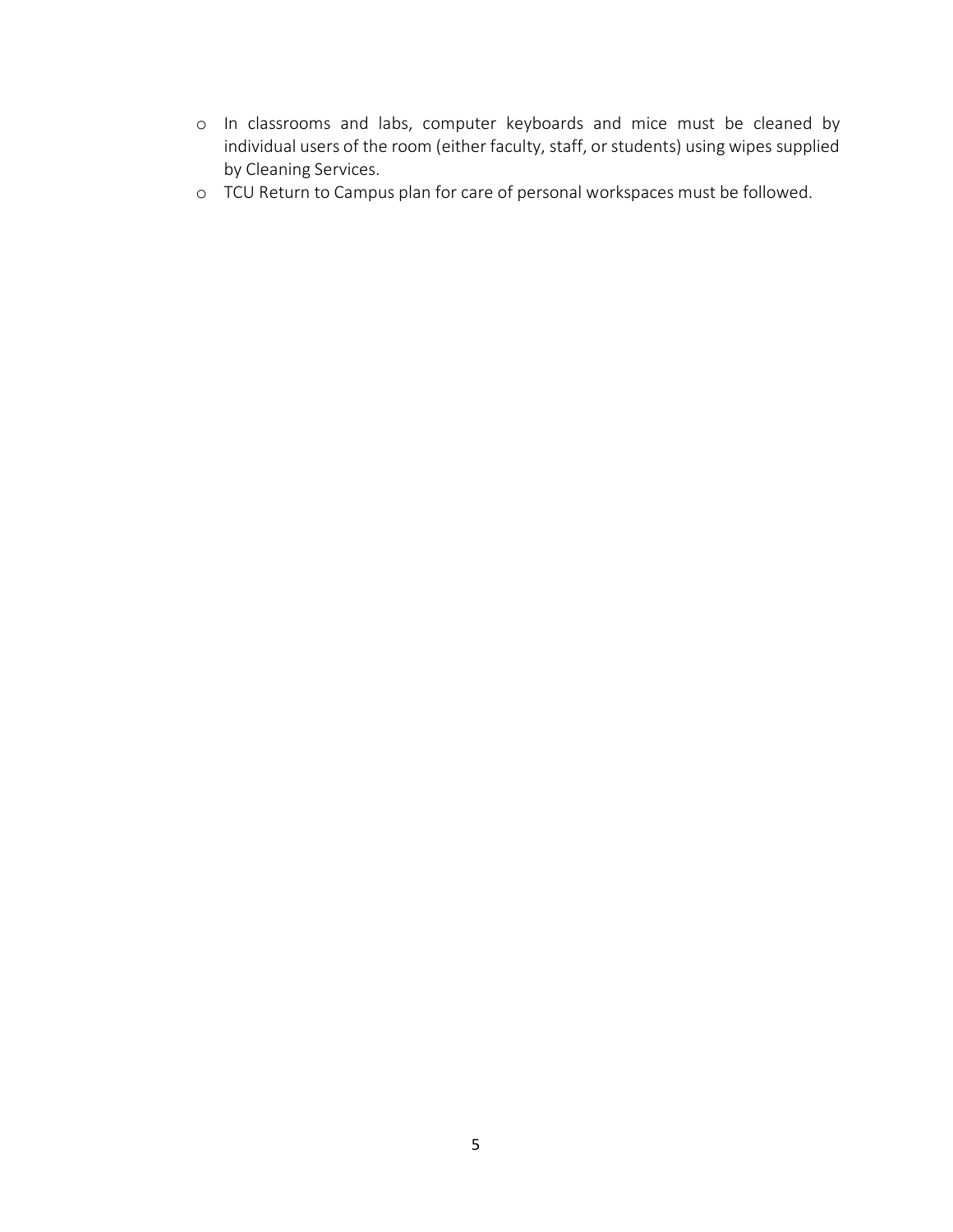#### **Texas Christian University Harris College of Nursing and Health Sciences TCU Kinesiology Protocol for COVID-19 Exposure during Clinical/Practicum/Internship/Student Teaching Experiences** Updated August 25, 2020

This protocol is based on the guidance from Centers for Disease Control and Prevention (CDC) and will be updated based on emergent data and public health recommendations.

#### Purpose

There may be increased risks for exposure to COVID-19 during experiences involving regular engagement in on-site, in-person activities in health care and other settings students may be placed through the Department of Kinesiology. This includes clinical, practicum, internship, and student teaching experiences. Students and faculty must abide by the facility's infection control policies to minimize exposure to respiratory pathogens including SARS-CoV-2, the virus that causes COVID-19. This protocol serves as a directive for addressing the incidence of student and/or faculty unintended exposure to COVID-19 or Person Under Investigation (PUI) during a course that contains a clinical, practicum, internship, or student teaching experience.

#### Clinical Information and Restrictions Regarding COVID-19

- Students will receive information regarding infection control, precautions, and restrictions for their clinical/practicum/internship/student teaching experiences with specific instructions regarding their assigned site's current policies. Students will be required to acknowledge their assigned site's policies and submit this acknowledgment to the instructor of course.
- Before leaving home each day, students should conduct a daily health assessment to monitor for symptoms of COVID-19 (see TCU Student Daily COVID-19 Responsibility-Appendix A).
	- o Students demonstrating symptoms should contact the Brown Lupton Health Center for medical advice (817-257-7940).
	- o Communicate with your instructor of course regarding your status.
- Students will be required to sign the HCNHS Clinical-Practicum-Field Education Waiver (Appendix D) prior to placement in a clinical/practicum/internship/student teaching site.
	- o If a student chooses to postpone their placement until a later date, they should meet with their instructor of course/program director/advisor to determine an alternate course of action.
- For students completing clinicals and/or internships in health care settings:
	- o Students are not be permitted in COVID-19 designated units.
	- o Students may not enter the room of or provide care for a COVID-19 positive patient or PUI.
	- o Students cannot provide care for a patient using isolation protocols requiring the use of an N95 mask.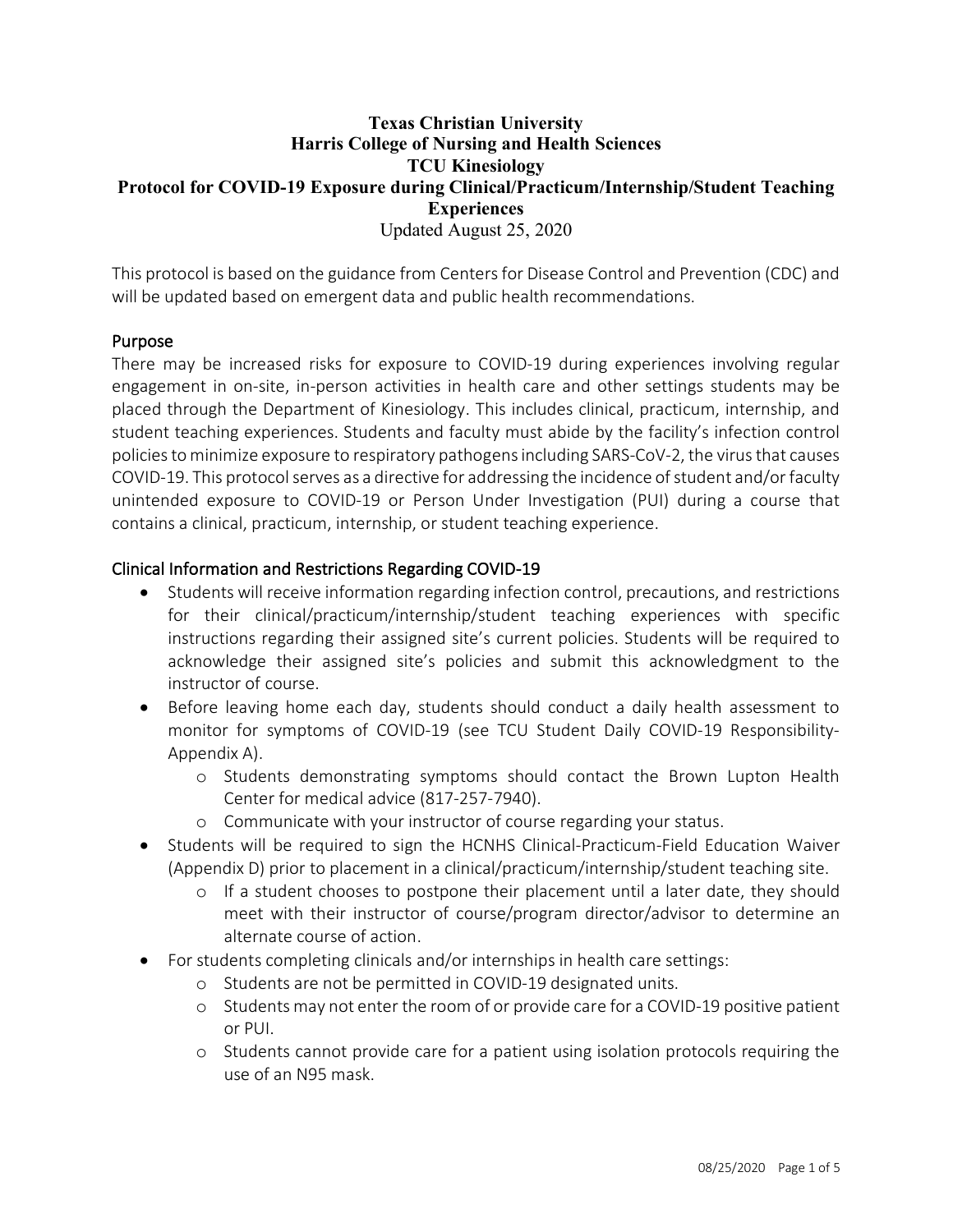#### Exposure to Person with Confirmed COVID-19 or PUI

If a student is inadvertently exposed to a patient, client, visitor, student or healthcare personnel (HCP) with confirmed COVID-19 or who is a PUI, the student should contact their supervising faculty immediately. The student must report the exposure to their supervising faculty as soon as it is known. Faculty will meet with student to discuss exposure incident and identify the next steps based on CDC guidelines (https://www.cdc.gov/coronavirus/2019-ncov/hcp/guidance-riskassesment-hcp.html). The table below provides a guide for required actions based on the situation in which the exposure took place .

#### Situations in Which Exposure May Occur

Even with facility and TCU guidelines for students, there will be situations in which students may be exposed to COVID-19 including, but not limited to:

- Assisting and/or interacting with care/treatment/instruction of patient, client or student who has not been tested or is waiting results (PUI).
- Exposure to healthcare personnel who is being tested or becomes symptomatic during the student's clinical/practicum/internship/student teaching experience.
- Assisting and/or interacting with patient, client or student who becomes symptomatic during the student's clinical/practicum/internship/student teaching experience.
- Exposure to a visitor who becomes symptomatic during the student's clinical/practicum/internship/student teaching experience and later tests positive for COVID-19, or reports recent exposure to someone with COVID-19.
- Exposure is having close contact with a patient, client, student, visitor, or HCP with confirmed COVID-19. Exposure is considered prolonged if it lasted longer than 15 minutes.
- Close Contact is defined as someone who Lives in the same house or residence hall room as a sick person with COVID-19; cares for a sick person with COVID-19; has been within 6 feet of a sick person with COVID-19 for 15 minutes or longer; has been in direct contact with secretions from a sick person with COVID-19
- Report all exposures to the TCU COVID-19 Hotline (817-257-2684) and follow-up with your course instructor. See TCU Student Exposure Decision Tree (Appendix B)

#### Community Exposure

If student has known community exposure (close contact) to a person who is lab-confirmed to have COVID-19, the student must call the TCU COVID-19 Self-Reporting Hotline at 817-257-2684 and contact their faculty of record prior to their next scheduled class day (clinical or on campus).

• Factors to consider when defining close contact include proximity, the duration of exposure (e.g., longer exposure time likely increases exposure risk), and whether the exposure was to a person with symptoms (e.g., coughing likely increases exposure risk).

Following review of exposure details, and in consultation with external placement coordinator, Program Director and Associate Dean:

• In cases of community exposure or positive COVID-19 diagnoses, the external placement coordinator will notify the appropriate clinical facility educational liaison that a student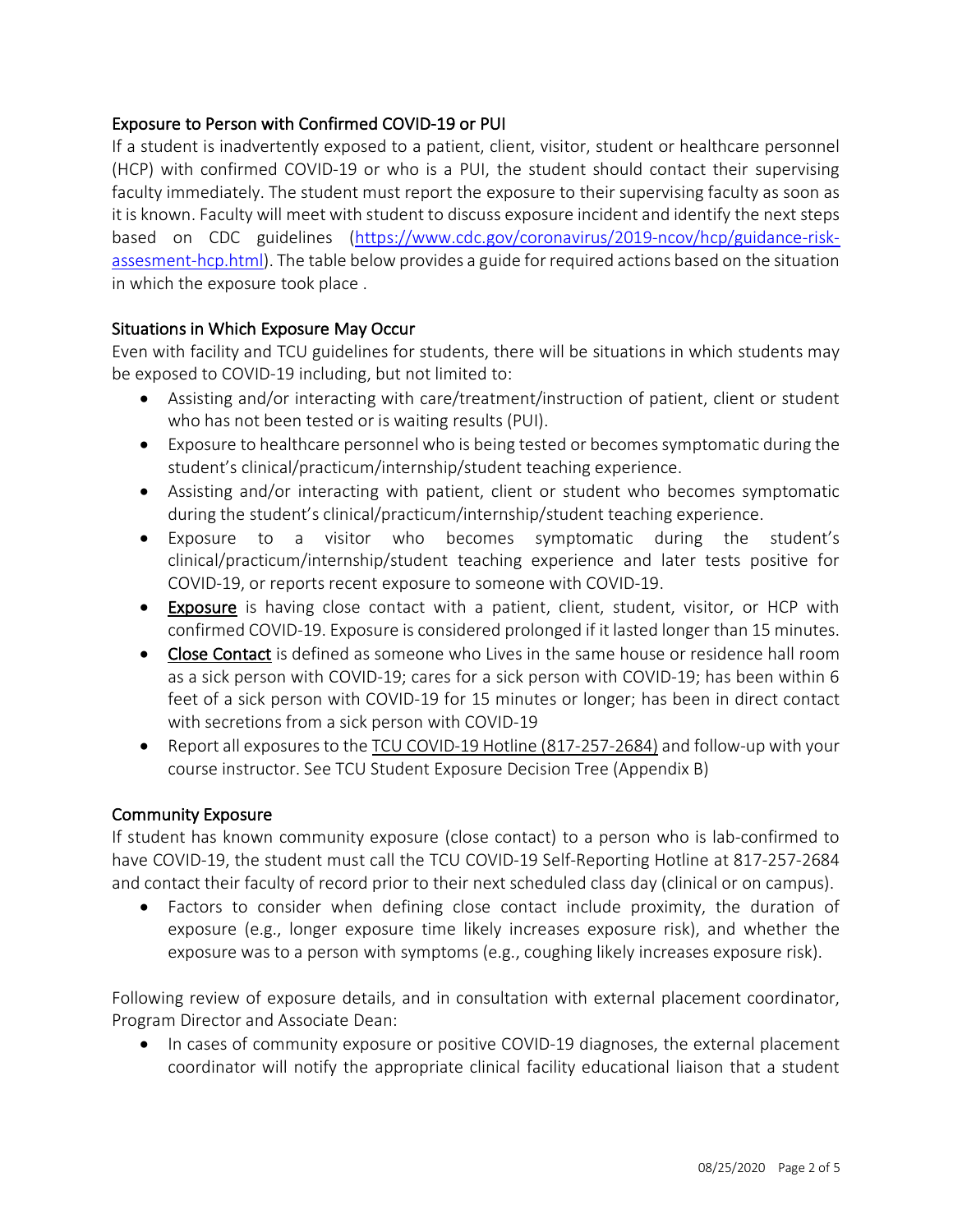was in their facility that has a known community exposure (close contact) to a person who is lab-confirmed to have COVID-19 or has tested positive for COVID-19.

• Course faculty of record will communicate the required next steps with the student.

#### Faculty Responsibility after Receiving Notification from Student who has an Exposure or is Positive COVID-19

To help students remain on their planned progression toward graduation, student absences related to COVID-19 illness or exposure will be tracked along with the plan to make-up missing clinical days and assignments. After faculty receives notification from a student about an exposure or positive COVID-19 test result, verify the student has notified the TCU COVID-19 Self-Reporting Hotline and refer the student to do so if they have not. Faculty of record (see below) should document the student name, date of exposure or COVID-19 test, missed work or clinical/lab/sim, make-up plan, and estimated return date.

| KINE 40903 | Phil Esposito   |
|------------|-----------------|
| KINF 20102 | Alan Reid       |
| KINF 30102 | Alan Reid       |
| KINE 40102 | Stephanie Jevas |

After the student returns, faculty of record should record information regarding the student's actual return date and the date missed work or clinical/lab/sim was completed. All provided information will be kept confidential. Faculty or record are not to share this information with other TCU employees who are not involved with the student's current courses or other students.

#### TCU COVID-19 Reporting Hotline

Students, staff and faculty who test positive for COVID-19 or have been exposed should call the TCU COVID-19 Reporting Hotline 817-257-2684 for care and assistance.

Faculty/Supervisors who are informed by students about positive COVID-19 diagnoses should also contact the TCU COVID-19 Self-Report Hotline: 817-257-2684 to ensure that student reporting occurs.

For employees (staff and faculty), this will also initiate follow-up from TCU Care Coordinators, Human Resources, contact tracing and TCU Facilities. Supervisors also may use this number to report an employee who has a confirmed positive test. Supervisors are allowed to report on behalf of employees only if the employee is not able to self-report.

#### Positive Test Results

Students who test positive for COVID-19 should follow the TCU Student Testing for COVID-19 Decision Tree (Appendix C). Per the Tarrant County Public Health Protocol that TCU adopted, the symptom-based strategy will be followed for those persons who test positive for COVID-19 and have symptoms.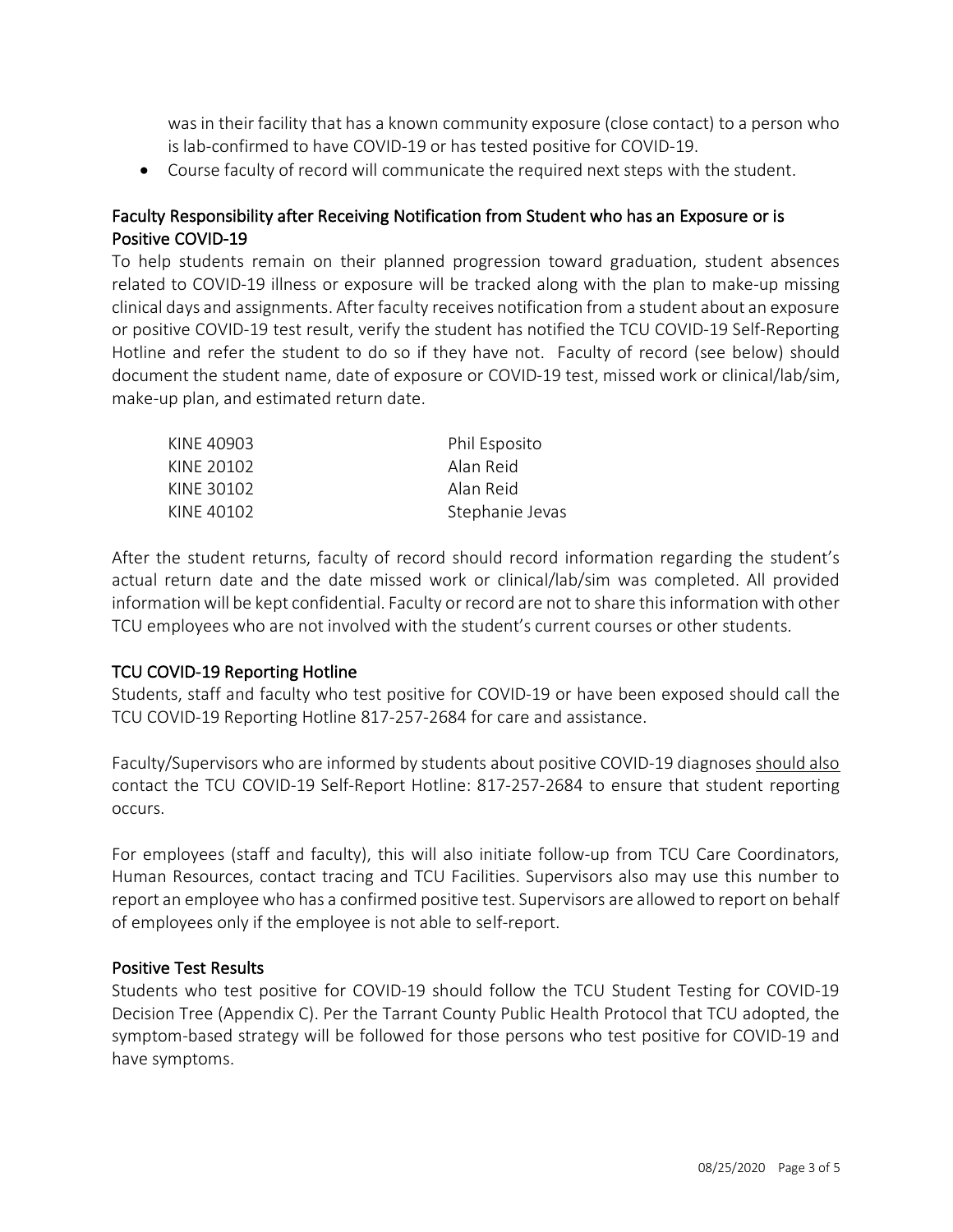#### Returning to Class after Positive Test Results

Students will be required to isolate until the following conditions of recovery are met:

- Released by a TCU Health Center clinician
- At least 10 days have passed since symptoms first appeared and
- At least 24 hours have passed since last fever without the use of fever-reducing medications and
- Symptoms (e.g., cough, shortness of breath) have improved

#### Incident Report Forms

The Incident Report Form (Appendix E) is to be completed within 24 hours of the student reporting the incident. Incident Report Forms can be obtained from the supervising faculty for the course/program in which you are enrolled. The original goes to the Department of Kinesiology and copies to student, supervising faculty and to the HCNHS Regulatory and Compliance Coordinator. If follow-up information is required (such as test results), please note that on the form, communicate to all involved, and provide the expected date for follow-up information. Any questions regarding the Incident Report Form should be directed to the HCNHS Regulatory and Compliance Coordinator:

*Harris College of Nursing and Health Sciences Chelsea Turner, Regulatory and Compliance Coordinator Chelsea.Turner@tcu.edu 817-257-6746*

#### References:

CDC. (May 18, 2020). Interim Infection Prevention and Control Recommendations for Patients with Suspected or Confirmed Coronavirus Disease 2019 (COVID-19) in Healthcare Settings. https://www.cdc.gov/coronavirus/2019-ncov/hcp/infection-control-recommendations.html

CDC. (May 29, 2020). Interim U.S. Guidance for Risk Assessment and Work Restrictions for Healthcare Personnel with Potential Exposure to COVID-19. https://www.cdc.gov/coronavirus/2019 ncov/hcp/guidance-risk-assesment-hcp.html

CDC. (April 30, 2020). Criteria for Return to Work for Healthcare Personnel with Suspected or Confirmed COVID-19 (Interim Guidance) https://www.cdc.gov/coronavirus/2019-ncov/hcp/return-towork.html?CDC\_AA\_refVal=https%3A%2F%2Fwww.cdc.gov%2Fcoronavirus%2F2019-ncov%2Fhealthcarefacilities%2Fhcp-return-work.html

CDC. (April 24, 2020). How to Protect Yourself & Others. https://www.cdc.gov/coronavirus/2019 ncov/prevent-getting-sick/prevention.html

TCU COVID-19 Microsite. https://www.tcu.edu/coronavirus/students.php

#### TCU COVID-19 Reporting Hotline 817-257-2684 (COVI)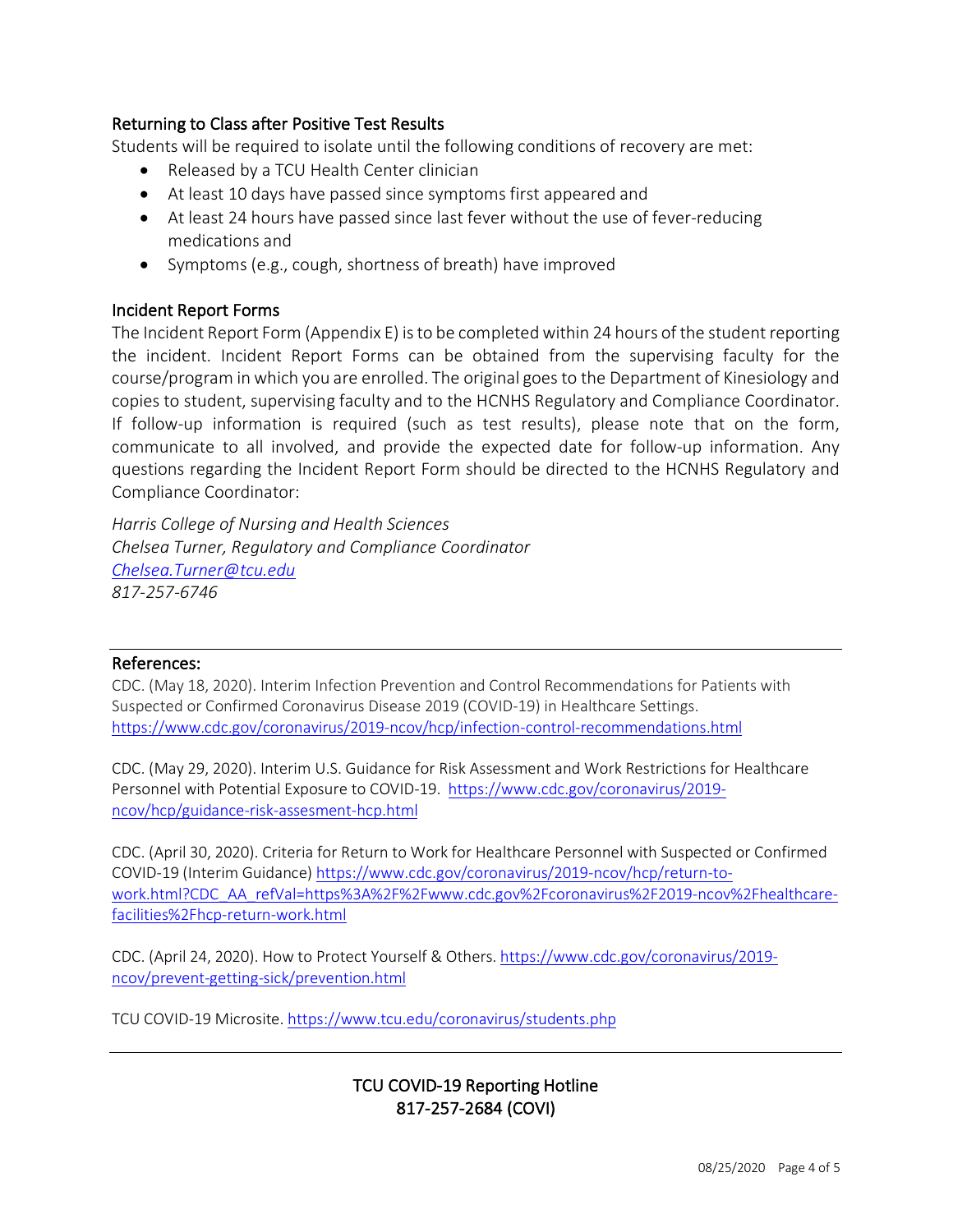#### Guidance for Exposure to COVID-19 Positive Person<sup>a</sup> or PUI

| IF                                                                                                                                                                                                                                                                                                                                                                                                                                                                                                                                                                                                                                                                                                                                                                                                                                                                                                   | <b>THEN</b>                                                                                                                                                                                                                                                                                                                                                                                                                                                                                                                                                                                                                    |
|------------------------------------------------------------------------------------------------------------------------------------------------------------------------------------------------------------------------------------------------------------------------------------------------------------------------------------------------------------------------------------------------------------------------------------------------------------------------------------------------------------------------------------------------------------------------------------------------------------------------------------------------------------------------------------------------------------------------------------------------------------------------------------------------------------------------------------------------------------------------------------------------------|--------------------------------------------------------------------------------------------------------------------------------------------------------------------------------------------------------------------------------------------------------------------------------------------------------------------------------------------------------------------------------------------------------------------------------------------------------------------------------------------------------------------------------------------------------------------------------------------------------------------------------|
| Student was wearing appropriate PPE<br>according to CDC recommended &<br>facility's guidelines and adhering to<br>infection control measures (hand hygiene)<br>while with a COVID-19 positive person <sup>a</sup> or<br>PUI                                                                                                                                                                                                                                                                                                                                                                                                                                                                                                                                                                                                                                                                          | Faculty completes the Incident Report Form.<br>$\bullet$<br>No restrictions for returning to<br>clinical/practicum/internship/student<br>teaching or school.<br>Faculty will follow-up with site for test results<br>$\bullet$<br>of PUI.<br>Student should monitor themselves for<br>$\bullet$<br>symptoms consistent with COVID-19 <sup>b</sup>                                                                                                                                                                                                                                                                              |
| Student was NOT wearing a facemask<br>(surgical facemask supplied by TCU<br>Kinesiology or site) while with a COVID-19<br>positive person <sup>a</sup> or PUI<br>Person with COVID-19ª or PUI was NOT<br>wearing facemask & the student was not<br>wearing required PPE (to include eye<br>protection as appropriate for site). For<br>example, a student is in a breakroom with an<br>HCP who removed their mask and is coughing.<br>The student is wearing a mask, but not a<br>shield or eye protection. The HCP is sent for<br>testing and becomes a PUI. Even though the<br>student is wearing a mask according to<br>protocol, their risk for infection is increased<br>because of not having eye protection and the<br>PUI not wearing any protection.<br>Student was not wearing the<br>recommended PPE during an aerosol-<br>generating procedure on a COVID-19<br>positive patient or PUI. | Faculty completes the Incident Report Form.<br>$\bullet$<br>Student will be restricted from<br>clinical/practicum/internship/student<br>teaching and on-campus classes for 14<br>consecutive days from exposure if they have<br>not developed symptoms or were not tested<br>for COVID-19.<br>Student to monitor themselves for symptoms<br>$\bullet$<br>consistent with COVID-19 <sup>b</sup><br>Faculty will follow-up with site for test results<br>$\bullet$<br>of PUI.<br>If test results are negative, student can<br>$\bullet$<br>return to<br>clinical/practicum/internship/student<br>teaching and on-campus classes. |
| Student developed COVID-19 Illness<br>within the previous 3 months and has<br>recovered and remains without COVID-19<br>symptoms                                                                                                                                                                                                                                                                                                                                                                                                                                                                                                                                                                                                                                                                                                                                                                     | Does NOT need to stay home (self-isolate)                                                                                                                                                                                                                                                                                                                                                                                                                                                                                                                                                                                      |

<sup>a</sup>COVID-19 positive person may be patient, client, student, visitor, or HCP. Report all exposures to the TCU COVID-19 Hotline (817-257-2684) and follow-up with your course instructor.

b Any student who develops fever or symptoms consistent with COVID-19 should immediately self-isolate and contact their instructor of course and the TCU COVID-19 Hotline (817-257-2684) to arrange for medical evaluation and testing.

<sup>c</sup>Any student, staff, or faculty positively diagnosed with COVID-19 prior to following the steps in "b" above should immediately contact the TCU COVID-19 Self-Report Hotline: 817-257-2684, and immediately after that contact their clinical faculty or supervisor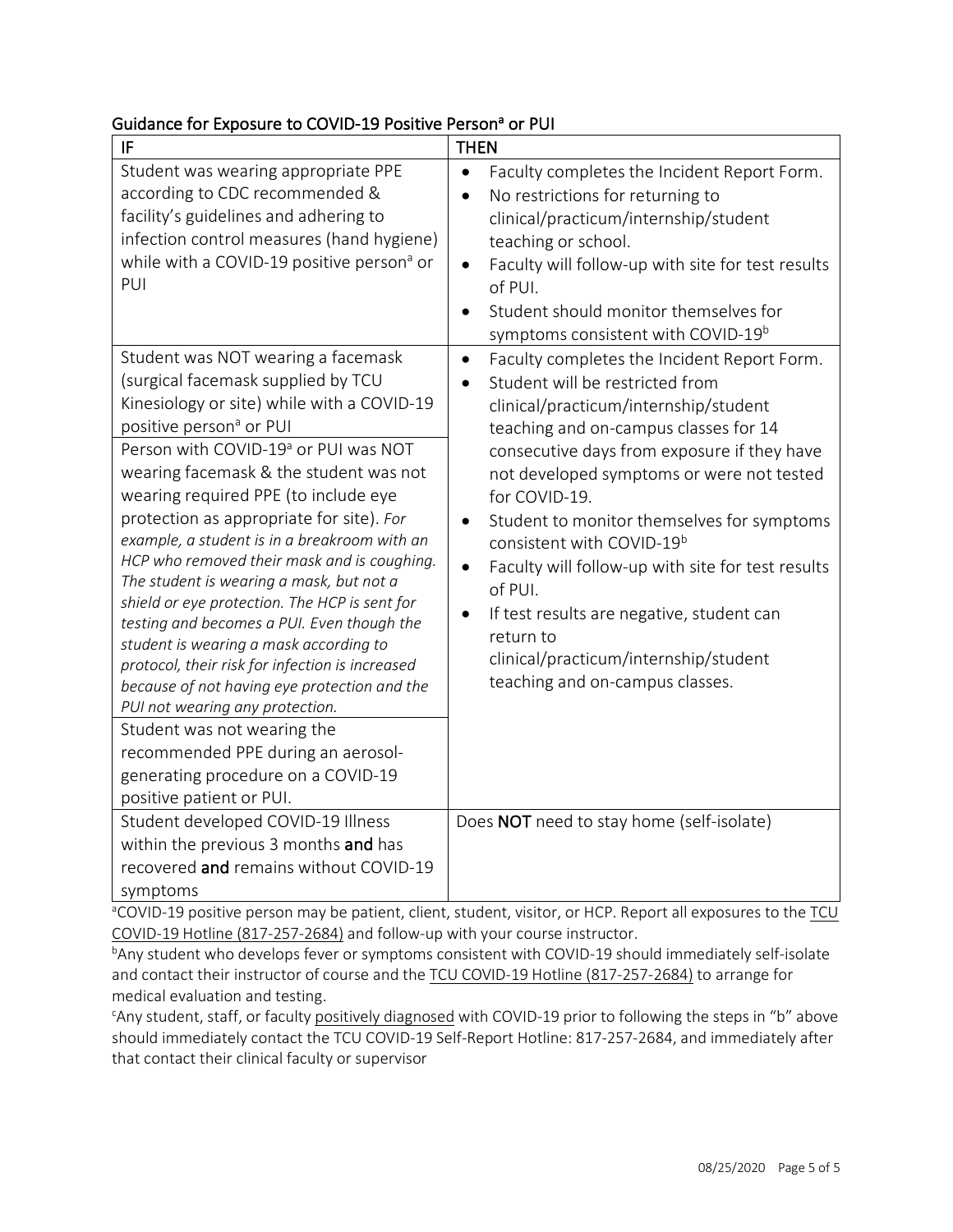Appendix A TCU Student Daily COVID-19 Responsibility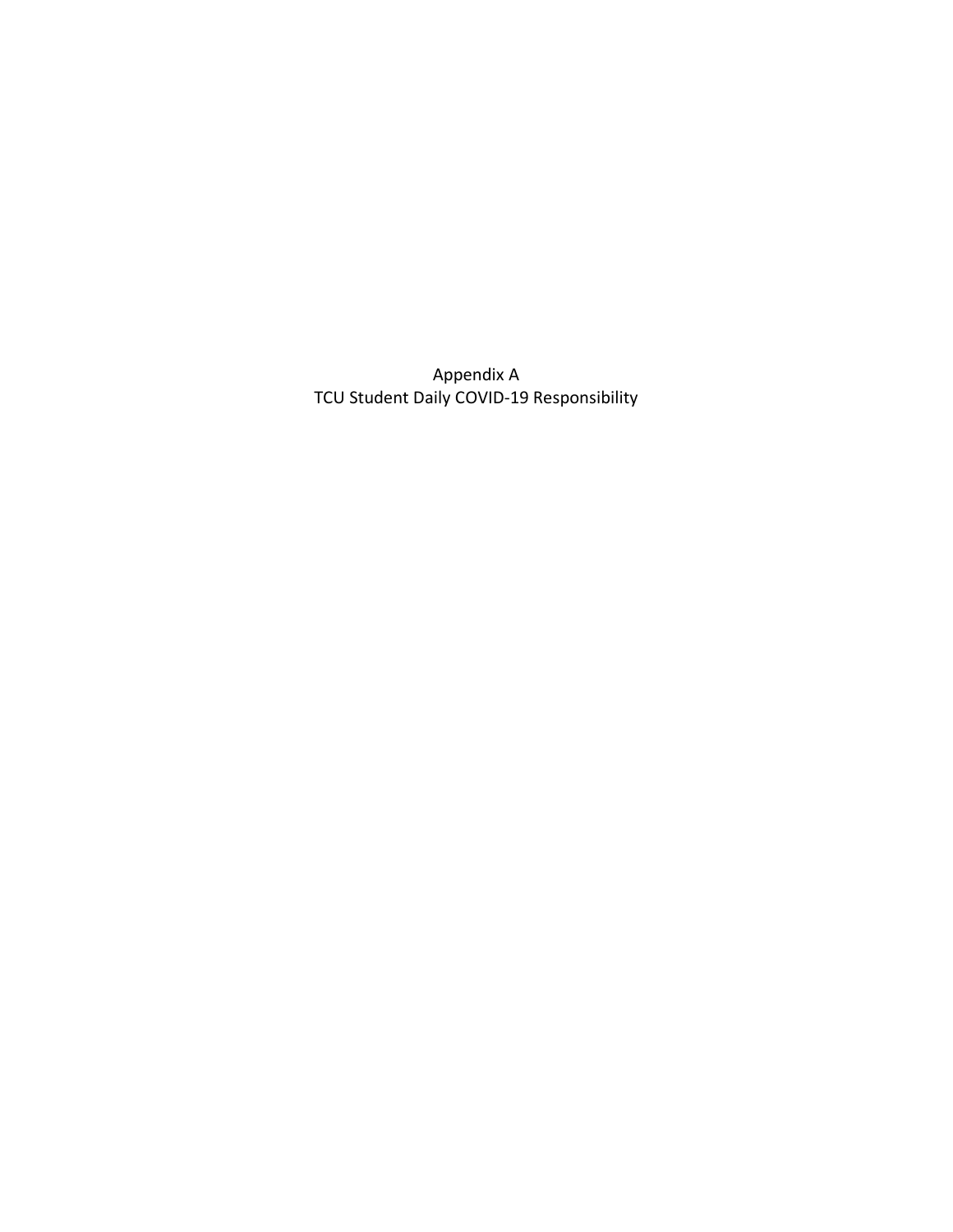

# **Student Daily COVID-19 Responsibility**

**Before leaving home each day conduct the following daily health assessment to monitor for symptoms of COVID-19.**

## **Exhibiting any listed symptoms?**



Protect yourself by maintaining good hygiene and prevention

- Wash your hands
- Wear a face covering
- Maintain 6 feet of physical distance
- Clean and disinfect common spaces before and after use

A HEALTHY<br>**CAMPUS**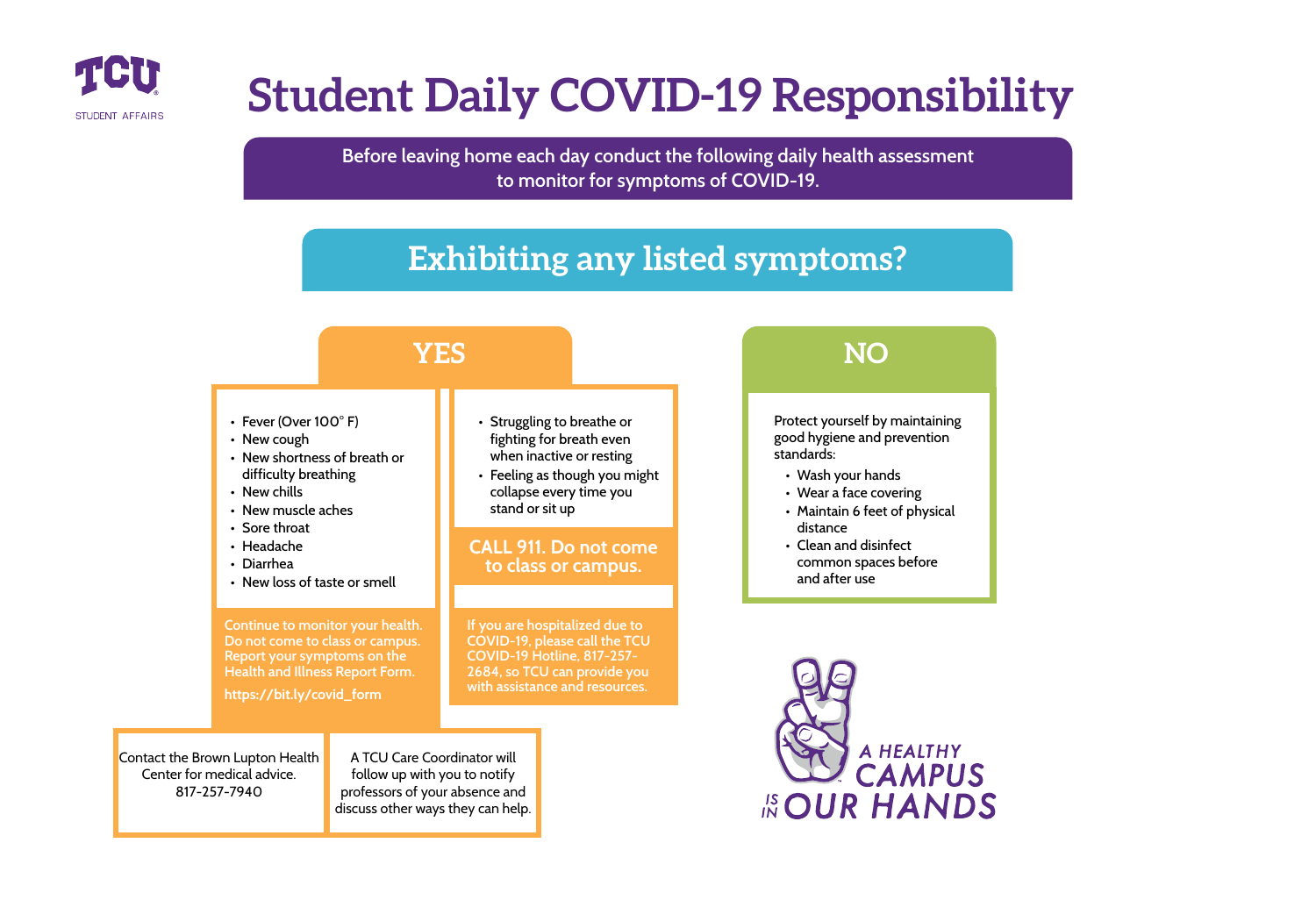Appendix B TCU Student Exposure to COVID-19 Decision Tree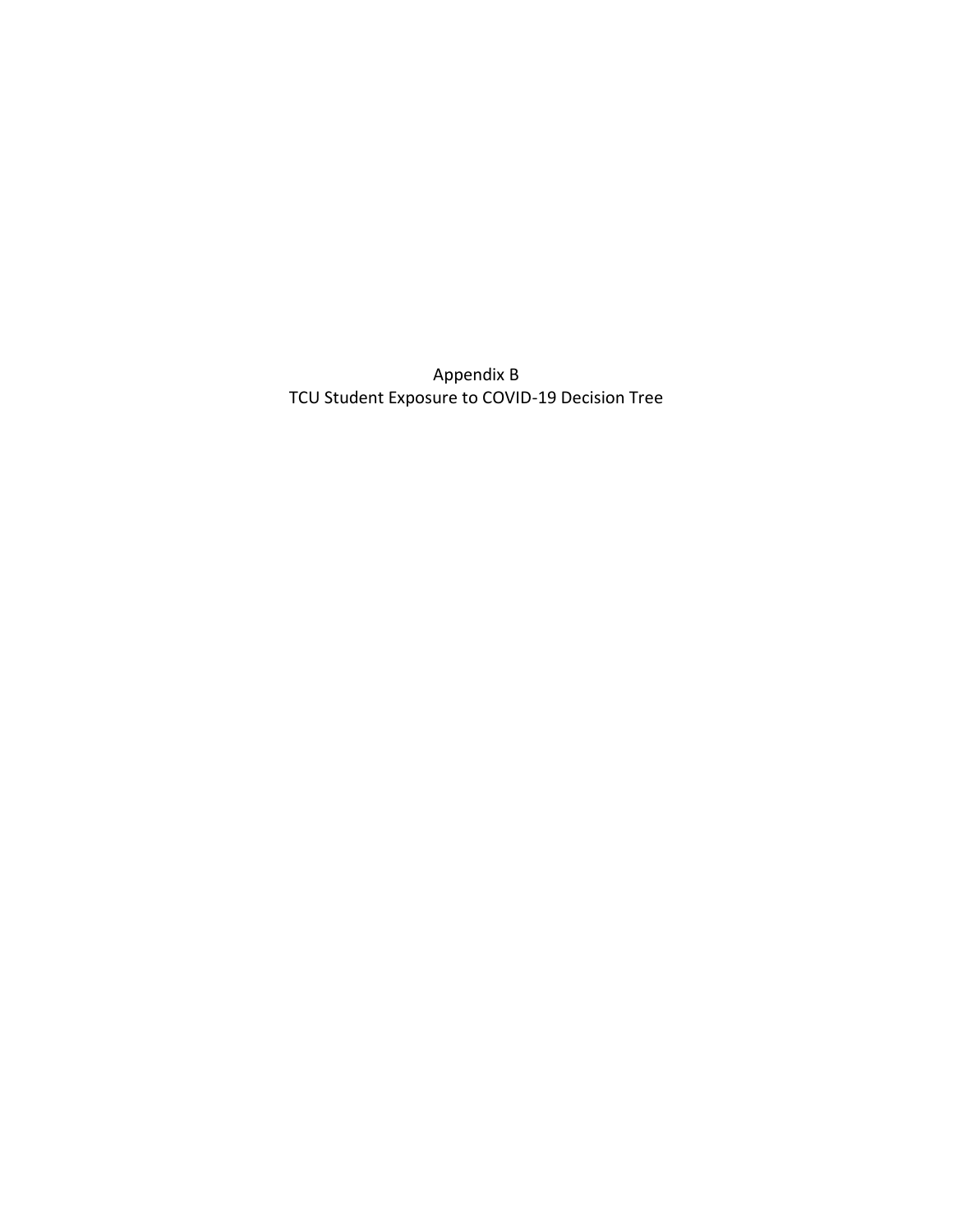

# **Student Exposure to COVID-19**

### **Have you had close contact with a person who tested positive for COVID-19?**

A close contact is someone who

- Lives in the same house or residence hall room as a sick person with COVID-19.
- Cares for a sick person with COVID-19.
- Has been within 6 feet of a sick person with COVID-19 for 15 minutes or longer.
- Has been in direct contact with secretions from a sick person with COVID-19.

## **YES NO**

- Stay home for 14 days from the time of your exposure. The time of your exposure is the last time you came in close contact with the positive individual.
- Do not go to class or come campus, avoid contact with others.
- Contact the TCU COVID-19 Hotline at **[817-257-2684](tel://18172572684)** to report your exposure.
- Take your temperature with a thermometer two times a day to monitor for fever. You can use a **[temperature log](https://www.cdc.gov/coronavirus/2019-ncov/travelers/communication-resources.html#templog)** to record your results.
- Watch for **[cough or trouble breathing](https://www.cdc.gov/coronavirus/2019-ncov/symptoms-testing/symptoms.html)**.
- Review the **[COVID-19 daily responsibility list](https://www.tcu.edu/coronavirus/files/_dt/DT-Student-Daily-COVID-19-Responsibility.pdf)** and follow the instructions based on symptoms.
- Do not take public transportation, taxis, or ride-shares.

**A Care Coordinator will work with you during your quarantine, providing a wide range of support services.**

- Communications with your professors on your absence.
- Logistical support for remote coursework.
- Meal and laundry options for your quarantine.
- Mental and physical health resources.
- Contact with Housing & Residence Life or Fraternity & Sorority Life to facilitate isolation for on-campus residents.

Continue to conduct daily health assessments and maintain good hygiene and prevention standards including washing hands, wearing a face cover, maintaining 6 feet of physical distance, cleaning and disinfecting common spaces before and after use.

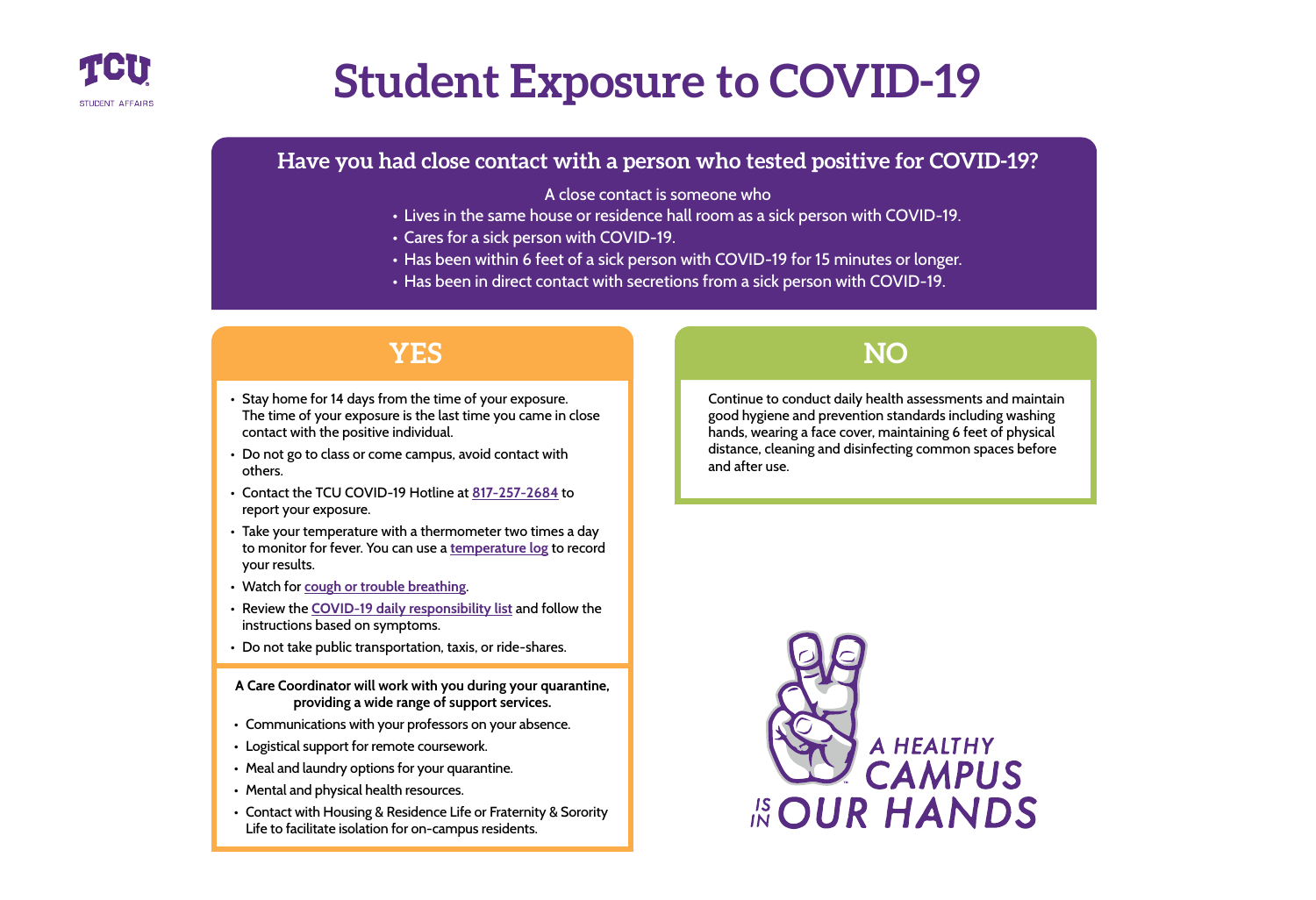Appendix C TCU Student Testing for COVID-19 Decision Tree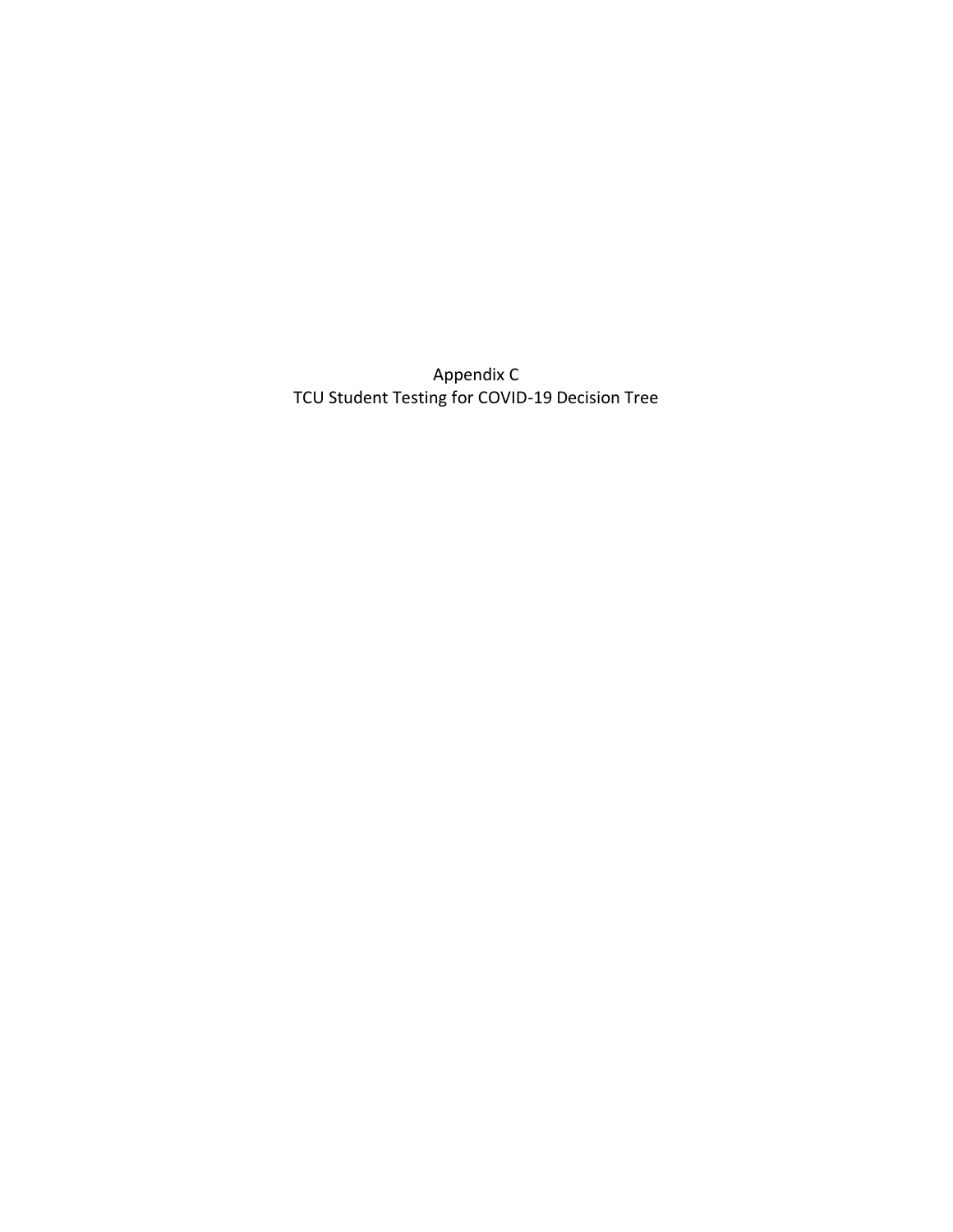

## **Student Testing for COVID-19**

If you have symptoms, it is important to be screened for COVID-19. Students should call the Brown-Lupton Health Center to schedule an appointment for testing, **[817-257-7940](tel://18172577940)**. While you wait for your results, please stay at home, away from others. The CDC also recommends you wear a face covering, cover your coughs and sneezes, avoid sharing common household items, wash your hands frequently, and routinely clean high touch surfaces such as tabletops, doorknobs and light switches.

## **What were the results of your COVID-19 test?**

## **POSITIVE**

If you were tested at the TCU He[alth Center, a rep](tel://18172572684)resentative will call you to provide information about self-isolation and connect you to a Care Coordinator. It is vital that you share accurate information to prevent further spread of the virus.

If you were not tested at the Health Center, call the TCU COVID-19 Hotline at **[817-257-2684](tel://18172572684)** to report your results and speak with a Care Coordinator.

**A Care Coordinator will work with you during your quarantine, providing a wide range of support services.**

- Communications with your professors on your absence.
- Logistical support for remote coursework.
- Meal and laundry options for your self-isolation.
- Mental and physical health resources.
- Contact with Housing & Residence Life or Fraternity & Sorority Life to facilitate isolation for on-campus residents.

**You will be required to isolate until both of the following conditions of recovery are met.**

- At least 3 days have passed without a fever, without the use of fever-reducing medications, and improvement in any respiratory symptoms (cough, shortness of breath).
- At least 10 days have passed since your symptoms first appeared.



## **NEGATIVE**

You do not have COVID-19, please stay home until your current illness passes.

Continue to conduct daily health assessments and maintain good hygiene and prevention standards including washing hands, wearing a face cover, maintaining 6 feet of physical distance, cleaning and disinfecting common spaces before and after use.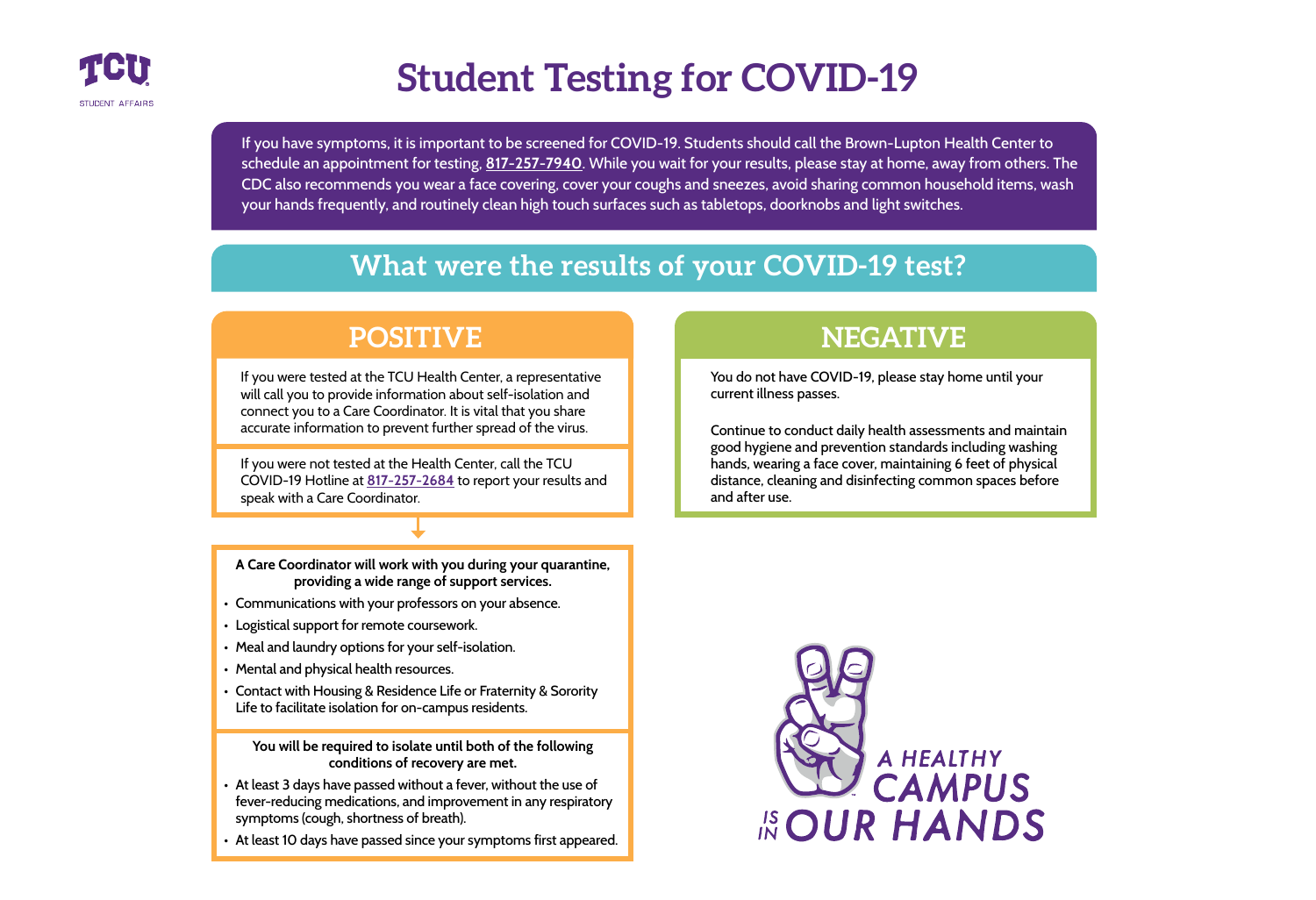Appendix D HCNHS Clinical-Practicum-Field Education Waiver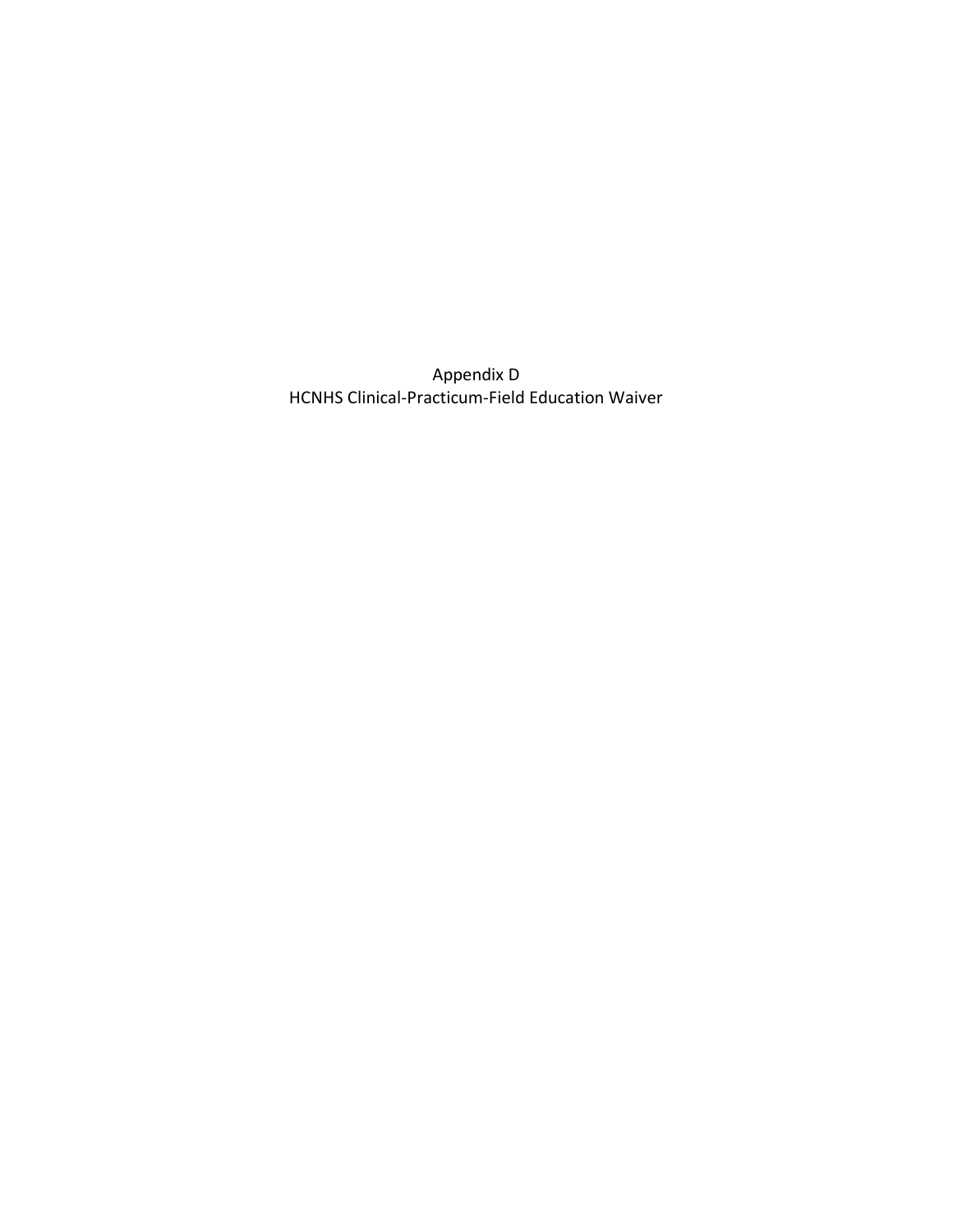

Communication Sciences and Disorders | Kinesiology | Nurse Anesthesia | Nursing | Social Work

#### **Clinical-Practicum-Field Education Fall 2020 Selection**

Due to the uncertainty caused by the COVID-19 pandemic and the potential risks involved with a nursing and/or health sciences clinical/practicum involving regular engagement in on-site, in-person practicum activities in a health care or social service setting, nursing and health sciences students who had intended to participate in a clinical or field placement in the Summer of 2020 are being given the opportunity to postpone their clinical or field placement until a later date. Just like all TCU students, those who choose to participate in a clinical or field placement in the Fall of 2020 should have health insurance.

Even with the public and health and safety measures implemented by TCU and/or by each clinical or practicum site or placement to prevent the spread of COVID-19, TCU cannot promise or ensure that a student will not be exposed to or contract COVID-19. Each TCU student is responsible for his or her own health and well-being and must evaluate the risks of living and learning in a campus environment or participating in a clinical placement or practicum in light of that student's health history, underlying health conditions, advice from healthcare providers, and other factors that may impact the risks of contracting the COVID-19 virus.

This form is in addition to, and not a substitute for, the Affirmation and Acknowledgement of Risk form required of all nursing and health sciences students participating in a clinical or field placement.

#### *Please select one of the following statements and return this form to your course faculty:*

- I choose to postpone my practicum and/or placement until a later date to be determined upon agreement of all parties (Program, available agencies, and student). I understand that this may postpone my anticipated graduation date.
- Yes, I will participate in practicum and/or field placement as scheduled in the Fall of 2020, and I represent that I have current health insurance coverage and will maintain that coverage while I am a student at TCU. By signing below and choosing to participate in a practicum and /or field placement I acknowledge that TCU cannot eliminate the risks to me of contracting the COVID-19 virus or any harm to my life and health that may be caused by the virus. By signing below I also represent that I have considered and evaluated the risks associated with living and learning in a campus environment and/or participating in a practicum and/or field placement in light of my health history, underlying health conditions, advice from my healthcare providers, and other factors that may impact the risks to me of contracting the COVID-19 virus. By choosing to participate in a practicum or field placement, I represent that I have decided to assume those risks. Finally, by choosing to participate in a clinical experience or practicum and signing below, I agree that on behalf of myself, my executor, heirs and assigns, I release and hold harmless Texas Christian University and its board, officers, employees, agents, and successors of and from any and all expenses, damages, judgments, and costs, of whatever kind, that arise from any illness or injury I may acquire or sustain while participating in the practicum and/or field placement.

 $\mathcal{L}_\mathcal{L}$  , and the set of the set of the set of the set of the set of the set of the set of the set of the set of the set of the set of the set of the set of the set of the set of the set of the set of the set of th Student Signature

\_\_\_\_\_\_\_\_\_\_\_\_\_\_\_\_\_\_\_\_\_\_\_\_ Date

**\_\_\_\_\_\_\_\_\_\_\_\_\_\_\_\_\_\_\_\_\_\_\_\_\_\_\_\_\_\_\_\_\_\_\_\_\_\_\_\_\_**  Student TCU ID Number

\_\_\_\_\_\_\_\_\_\_\_\_\_\_\_\_\_\_\_\_\_\_\_\_\_\_\_\_\_\_\_\_\_\_\_\_\_\_\_\_ Course Faculty Signature

**\_\_\_\_\_\_\_\_\_\_\_\_\_\_\_\_\_\_\_\_\_\_\_\_** Date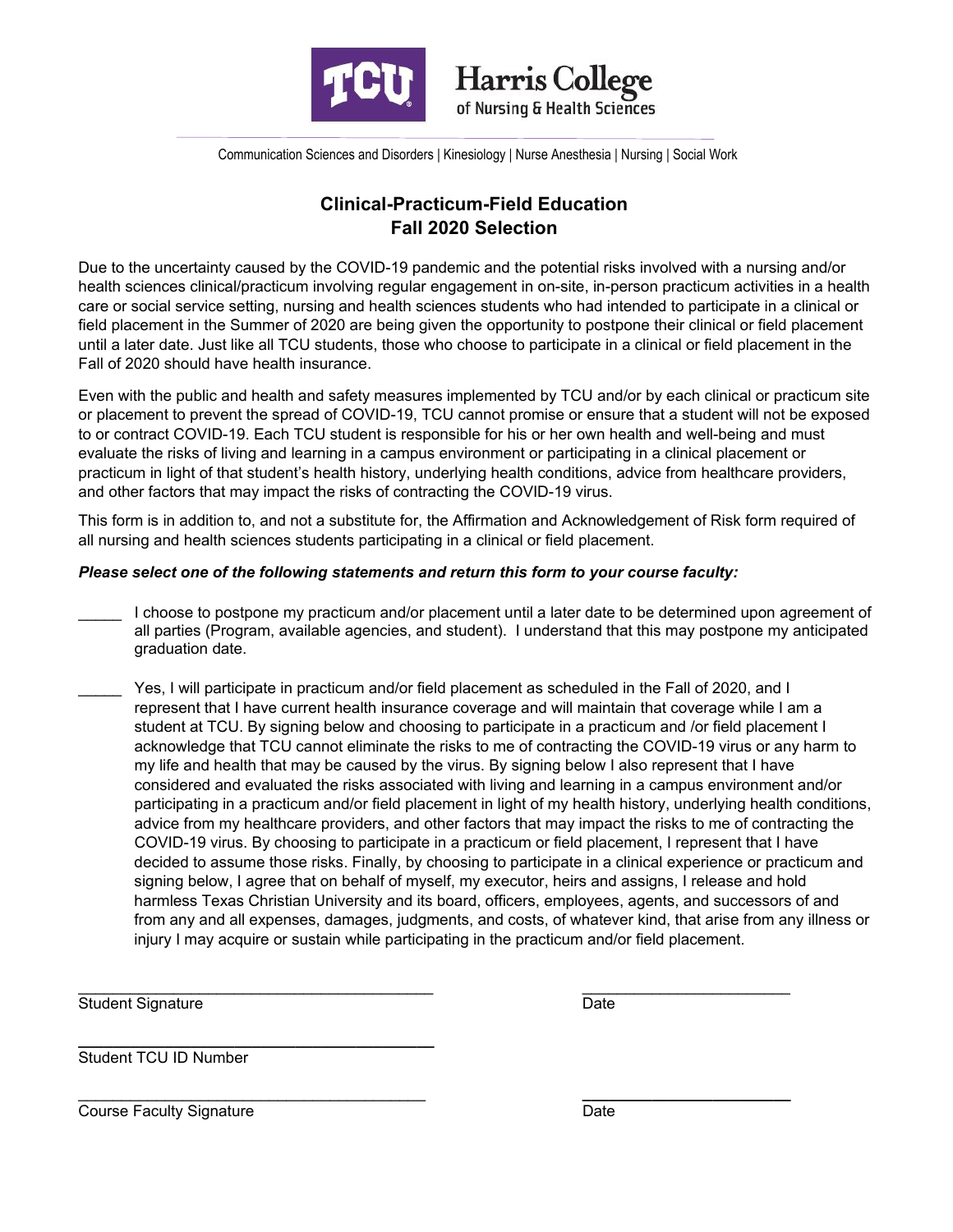Appendix E Incident Report Form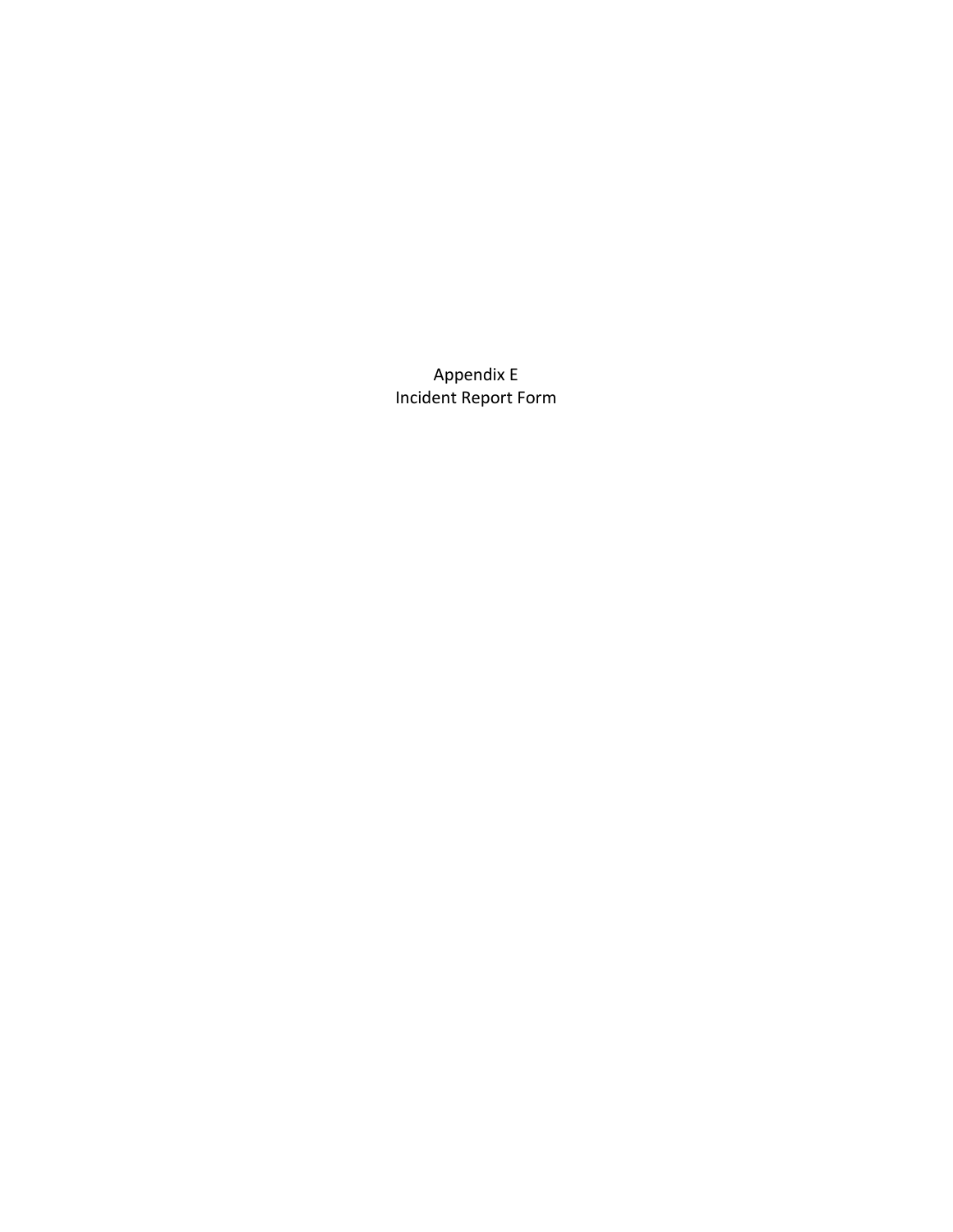

### **Incident Report**

| Report to be completed within 24 hours of incident/accident                                                                                                                                                     |
|-----------------------------------------------------------------------------------------------------------------------------------------------------------------------------------------------------------------|
| Who is preparing this report? (Please print):                                                                                                                                                                   |
| Date: __________________ Institution/Facility where occurrence took place: ________________________                                                                                                             |
| Was an incident report filed with the institution/facility?    Yes ______<br>$No \_$                                                                                                                            |
|                                                                                                                                                                                                                 |
| Write clearly and specifically what occurred. Include date, time, institution/facility, unit, room,<br>and bed number. Attach all supporting information available or use a continuation sheet if<br>necessary. |
|                                                                                                                                                                                                                 |
|                                                                                                                                                                                                                 |
| If the incident was reported to the preceptor/health care provider, what was the response?                                                                                                                      |
|                                                                                                                                                                                                                 |
|                                                                                                                                                                                                                 |
|                                                                                                                                                                                                                 |
| List all names and titles of all persons/witnesses involved in this incident: ____________________                                                                                                              |
| Is this a needlestick? Yes ______<br>$No \_\_$                                                                                                                                                                  |
| Is this a blood borne pathogen exposure? Yes ______<br>$No \_$                                                                                                                                                  |
| Was medical care required?<br>Yes $\_\_\_\_\_\_\$                                                                                                                                                               |
| What, if anything, was done because of the incident (include any diagnostic, blood tests, or x-<br>rays)?                                                                                                       |
|                                                                                                                                                                                                                 |